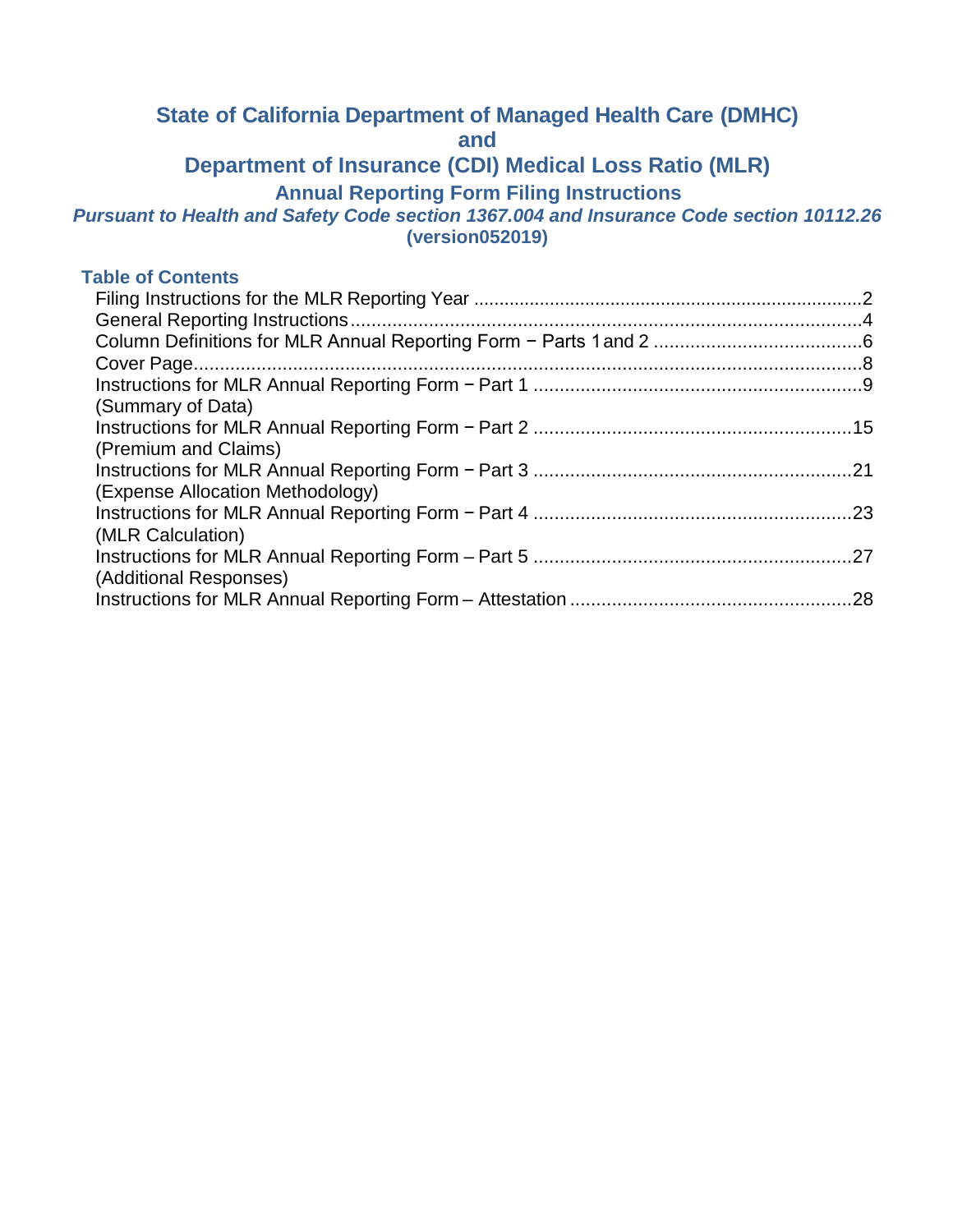# **Filing Instructions for the MLR Reporting Year**

 elements that make up the dental medical loss ratio (MLR). The data included in the MLR Annual insurer's MLR. These are the filing instructions (Filing Instructions) for the report to the DMHC and CDI as required by Health and Safety Code section 1367.004 and Insurance Code section [10112.26](https://10112.26), which includes Reporting Form (MLR Form) are the exact data that will be used to calculate a health plan's or health

 The Federal MLR implementing regulations can be found at <https://www.cms.gov/cciio/resources/regulations-and-guidance/index.html>

The DMHC MLR guidance and MLR reporting form can be found at <http://www.dmhc.ca.gov/LicensingReporting/SubmitFinancialReports.aspx>

The CDI MLR guidance and MLR reporting form can be found at<http://www.insurance.ca.gov/0250>insurers/0500-legal-info/0200regulations/HealthGuidance/index.cfm.

The guidance and forms for both departments are substantively identical.

# **DMHC Filing Instructions**

 DMHC web portal is sent to the plan. If a health plan is currently registered for the DMHC's financial web portal, it does not need to register again. If there are any changes to the information in the Agreement, a new Agreement must be submitted to the DMHC. The Agreement can be downloaded All Dental Health Plans are required to submit an Electronic Signature Verification Form (Agreement). Once the DMHC accepts this Agreement and the user ID, then a password to the from the DMHC's website at

<https://www.dmhc.ca.gov/LicensingReporting/FilingandReportingProcess.aspx>

Please send the Agreement to:

Department of Managed Health Care ATTN: Licensing Administration 980 9<sup>th</sup> Street, Suite 500 Sacramento, CA 95814

 All health plans are required to submit the MLR Form to the DMHC through the DMHC's secure financial web portal. The DMHC's financial web portal can be accessed at [https://wpso.dmhc.ca.gov/secure/login/](https://wpso.dmhc.ca.gov/secure/login). All financial information submitted via the financial web portal will be posted to the DMHC's public web site.

# **CDI Filing Instructions**

 Please submit the MLR Form through SERFF. In the "filing description" field, please include the following: "Dental Medical Loss Ratio Report (AB 1962)".

# **General Filing Instructions**

These Filing Instructions are to be used in completing the MLR Form by all health plans and health insurers offering specialized dental health care service plan contracts or specialized health insurance policies subject to Health and Safety Code section 1367.004 and Insurance Code section [10112.26.](https://10112.26)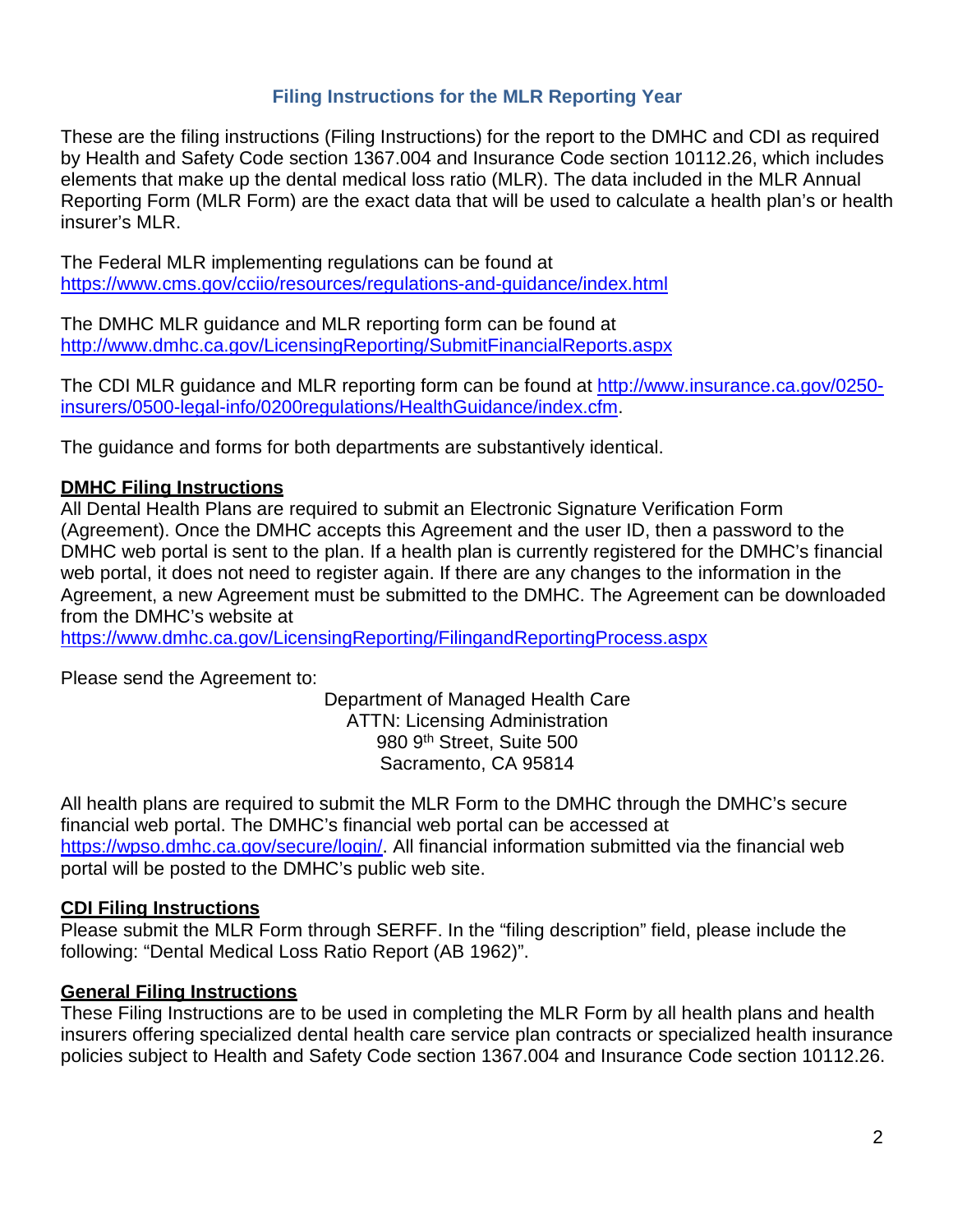the extent consistent with the federal Patient Protection and Affordable Care Act (Public Law 111- The requirements described herein apply to a health care service plan that issues, sells, renews, or offers specialized dental health care service plan contracts or specialized health insurance policies, to groups or individuals for dental health coverage. The term "dental coverage" means benefits consisting of dental care (provided directly through insurance or reimbursement, or otherwise and including items and services paid for as dental care) under a dental service plan contract or specialized health insurance policy. This definition applies to any stand-alone dental products which are not subject to federal MLR reporting requirements. These requirements do not apply to a health care service plan contract issued, sold, renewed, or offered for health care services or coverage provided in the Medi-Cal program (Chapter 7 (commencing with Section 14000) and Chapter 8 (commencing with Section 14200) of Part 3 of Division 9 of the Welfare and Institutions Code), the Medi-Cal Access Program (Chapter 2 (commencing with Section 15810) of Part 3.3 of Division 9 of the Welfare and Institutions Code), or the California Major Risk Medical Insurance Program (Chapter 4 (commencing with Section 15870) of Part 3.3 of Division 9 of the Welfare and Institutions Code), to 148).

 The MLR Form must be prepared and submitted for each California specialized health care service plan or health insurance policy that has written direct dental service coverage or has direct amounts paid, incurred, or unpaid for the provision of oral health care services. The MLR Form must aggregate data for each entity licensed in California, aggregated separately by product type for the large group market, the small group market, and the individual market.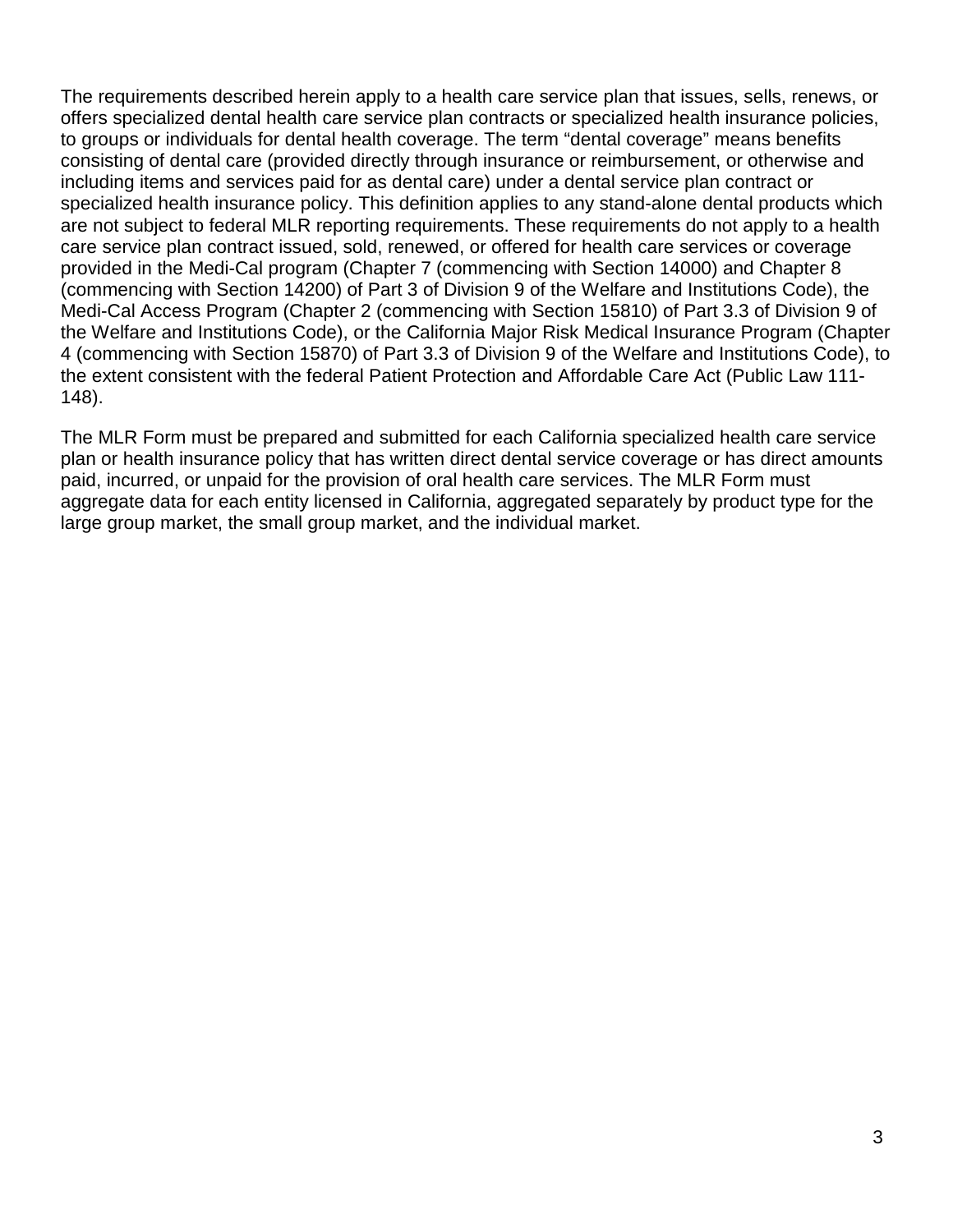# **General Reporting Instructions**

#### **Deferred Business**

 If, for any aggregation as described in §5 of the guidance, 50 percent or more of the total earned premium for an MLR reporting year is attributable to policies newly issued in that MLR reporting year, then the experience of these policies may be excluded from the report for that same MLR reporting year. If an issuer chooses to defer reporting of newer business as provided in this section, then the excluded experience must be added to the experience reported in the following MLR reporting year.

### **Transfer of Block of Business**

 Health plans or health insurers that purchase a block of business from another health plan or health reports for the assumed business, including for part of the MLR reporting year that was prior to the purchase. The ceding health plan or health insurer does not submit the MLR Form. insurer during an MLR reporting year are responsible for submitting the required information and

### **Allocation of Expenses**

 business or products, including but not limited to those that are for or benefit self-funded plans, must Each expense must be reported under only one type of expense, unless a portion of the expense fits under the definition of or criteria for one type of expense and the remainder fits into a different type of expense, in which case the expense must be pro-rated between the two (or more) types of expenses. Expenditures that benefit more than one affiliate may be allocated, on a pro rata basis, between the affiliates that benefit from these expenditures. Expenditures that benefit all lines of be reported on a pro rata basis.

#### **Aggregation of Experience**

 group markets, with respect to each policy must be included on the report, except as specified A health plan's or health insurer's experience, aggregated by individual, small group, and large below.

#### **Individual Business through an Association**

For individual business sold through an association which provides dental service coverage to California enrollees, the health plan or health insurer must include the experience in the MLR Form.

#### **Employer Business through Group Trust, Association, or MEWA**

For employer business issued through a group trust which provides dental service coverage to California enrollees, the health plan or health insurer must include the experience in the MLR Form. For employer business issued through a multiple employer welfare association (MEWA) which provides dental service coverage to California enrollees, the health plan or health insurer must include the experience in the MLR Form.

# **Definition of Small Group and Large Group**

 average of at least 1 but not more than 100 employees on business days during the preceding day of the MLR reporting year.  $\frac{4}{3}$ The large group and small group markets are defined as those where dental service coverage is obtained by a large or small employer, respectively. Large employer and small employer are defined by the number of employees employed. Small employer means an employer who employed an calendar year and who employs at least 1 employee on the first day of the MLR reporting year. Large employer means an employer who employed an average of at least 101 employees on business days during the preceding calendar year and who employs at least 1 employee on the first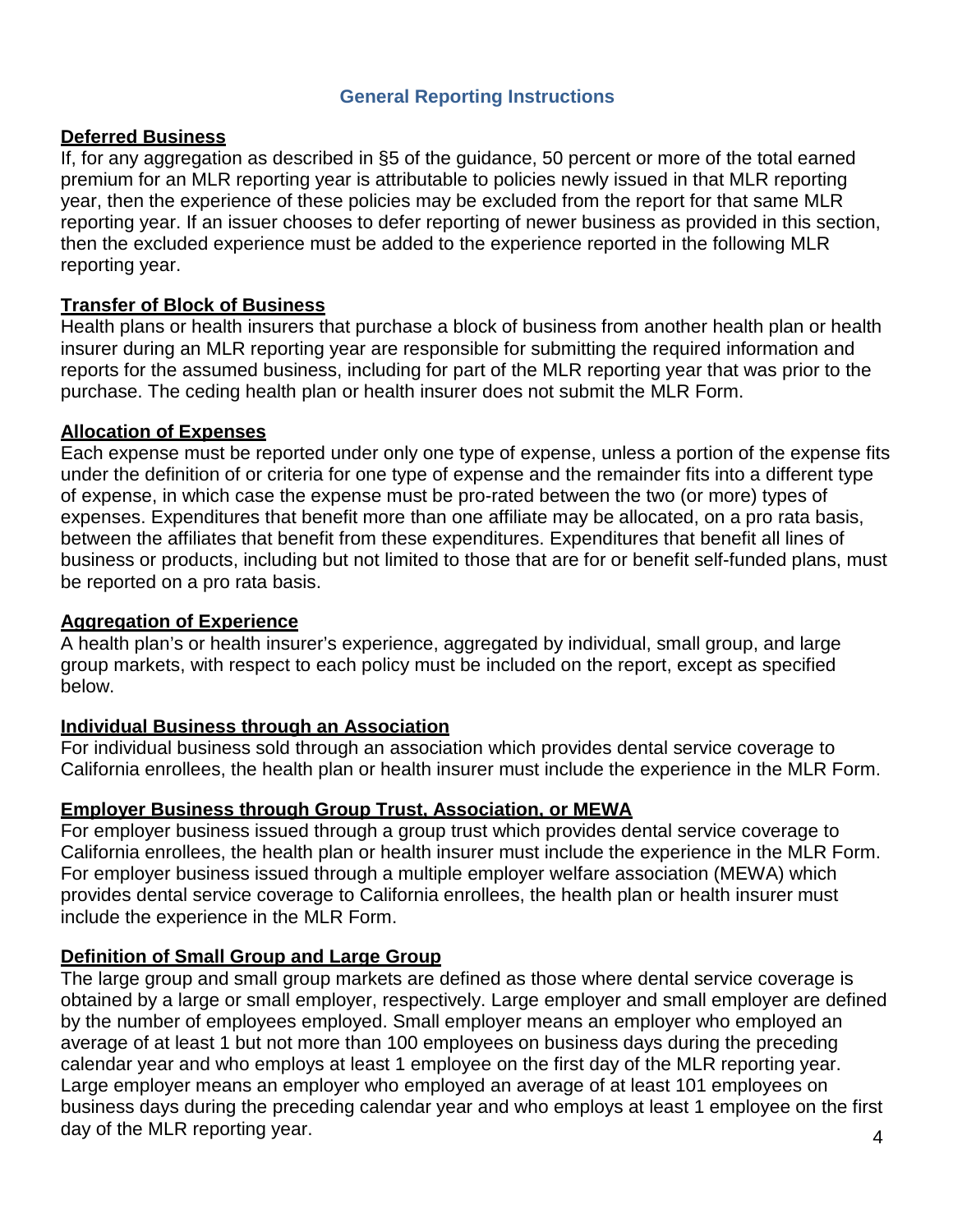A health plan or health insurer must report on this MLR Form only the business issued by the reporting entity. Business that is written by an unaffiliated entity as part of a package provided to the enrollee *must not* be included in this MLR Form.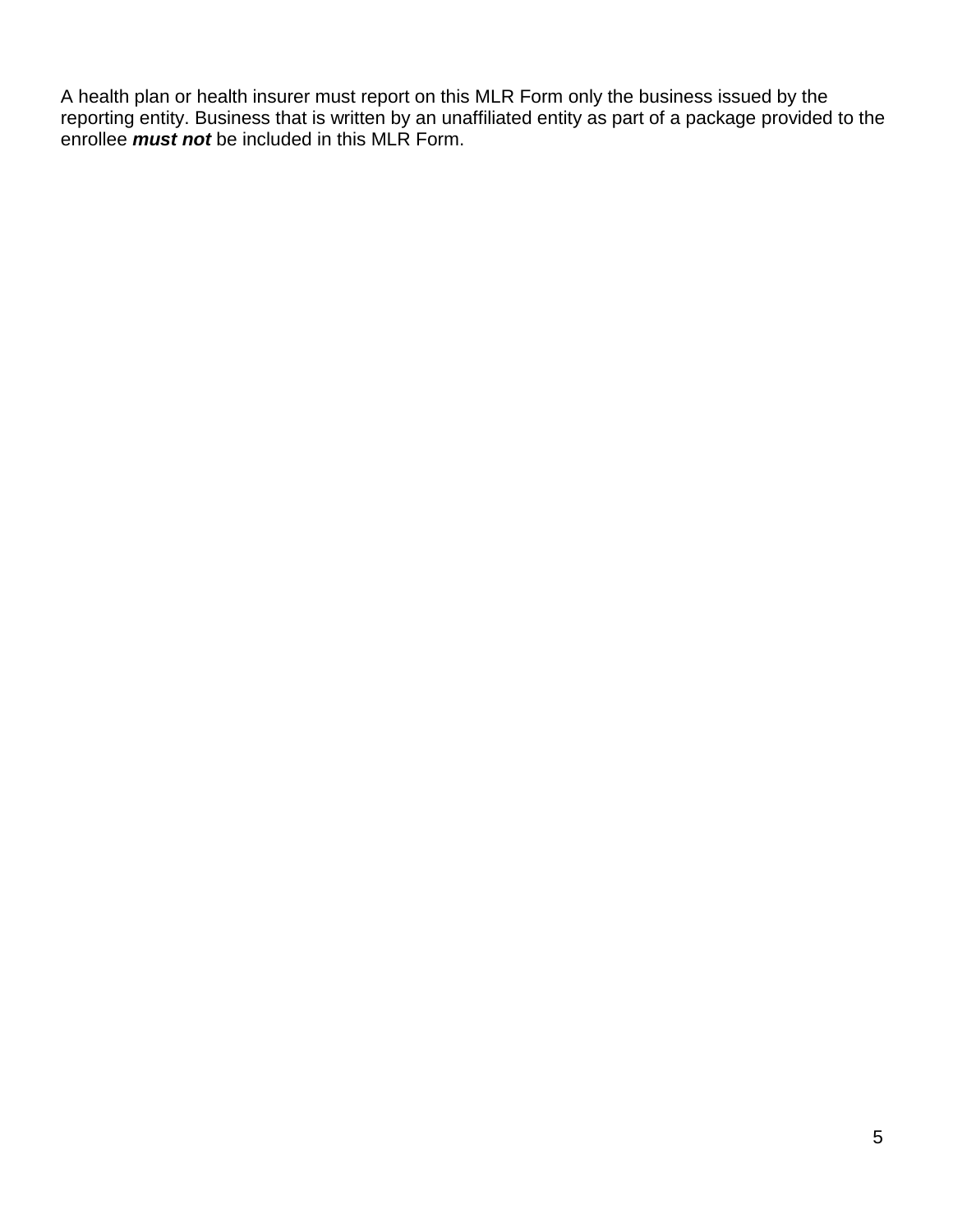## **Column Definitions for MLR Annual Reporting Form − Parts 1 and 2**

 (general/specialists), capitation basis contracts with dental providers, and payment of services for For Columns 1 through 12, **dental coverage** includes contracts/policies that provide dental service coverage, including direct claims paid to and/or received for services by dental providers dental clinical services or supplies covered by contract.

 For any data element that is not separately reported in the financial statement filings to the health detail provided by the MLR Form, the amounts for premiums and unearned premium reserves, taxes plan's or health insurer's regulatory authority, a health plan or health insurer does not need to separately report that element in the 12/31 Column of the MLR Form. However, a health plan or health insurer must separately report that data element in the 3/31 Column as instructed in the MLR Form guidance and instructions. For example, a health plan or health insurer may not need to report the amount of contingent benefit and lawsuit reserves in Part 2, Line 2.10 in the 12/31 Column, but must report such amounts in the 3/31 Column. A health plan or health insurer must still report, in the and fees, claims and claims-related reserves, and non-claims costs, in both the 12/31 and the 3/31 Columns, to the extent the health plan or health insurer reports such amounts to the health plan's or health insurer's regulatory authority.

### Columns 1, 3, 5, 7, 9, 11 – **Business as of 12/31 of the MLR reporting year**

 equal the exact amounts that were reported directly to the DMHC by the health plan, prior to **For health care service plans**: Financial information reported for the 12/31 Columns are to filing the MLR Form.

 Include: Experience of policies in each of the relevant markets for the MLR reporting form filing for the MLR reporting year regardless of incurred date. year, as reported as of December 31, to the DMHC on the DMHC's reporting

**For health insurance policies**: Include experience of policies in each of the relevant markets for the MLR reporting year, as of December 31.

### Columns 2, 4, 6, 8, 10, 12 – **Business as of 3/31 of subsequent MLR reporting year**

Financial information reported in the 3/31 Columns should equal the amount of each element related specifically to experience in the MLR reporting year and paid through March 31 of the subsequent reporting year (incurred in 12, paid or received in 15), plus any provision for items properly allocable to the MLR reporting year but not yet paid as of 3/31 of the following year.

 Include: Experience of policies in each market, incurred claims relevant only to the MLR reporting year, reported as of March 31 of the subsequent MLR reporting year.

# Columns 1–2 and 7–8 – **Individual Market (DHMO and DPPO & Indemnity Products)**

- Include: Dental service coverage where the policy is issued to an individual covering the individual and his or her dependents in the individual market.
	- Columns 1–2 DHMO Products
	- Columns 7–8 DPPO & Indemnity Products 6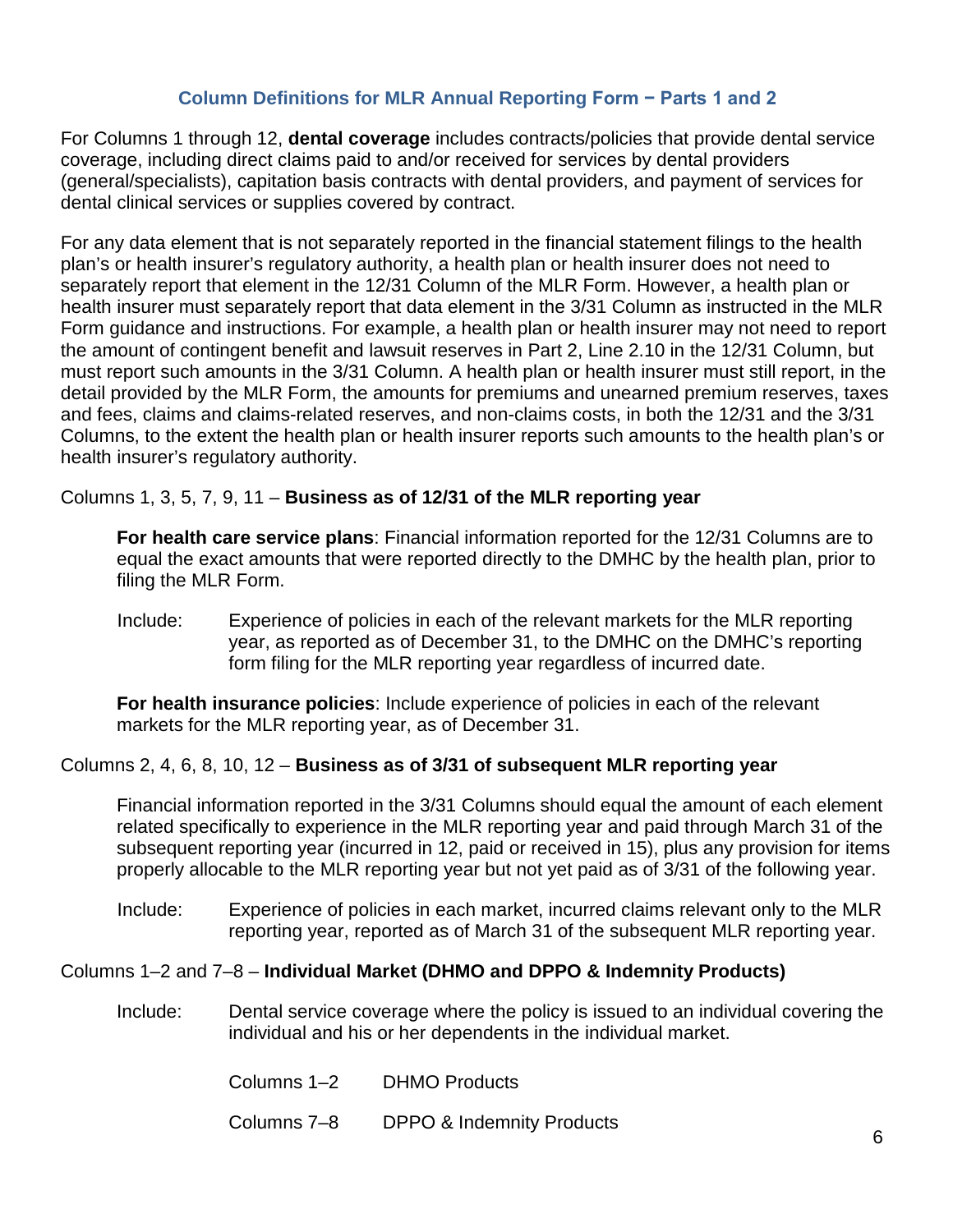### Columns 3–4 and 9–10 – **Small Group Market (DHMO and DPPO & Indemnity Products)**

Include: All policies issued in the small group market (including fully insured State and local government policies).

Columns 3–4 DHMO Products

Columns 9–10 DPPO & Indemnity Products

#### Columns 5–6 and 11–12 – **Large Group Market (DHMO and DPPO & Indemnity Products)**

Include: All policies issued in the large group market (including the Federal Employees Health Benefit Program and fully insured State and local government policies).

Columns 5–6 DHMO Products

Columns 11–12 DPPO & Indemnity Products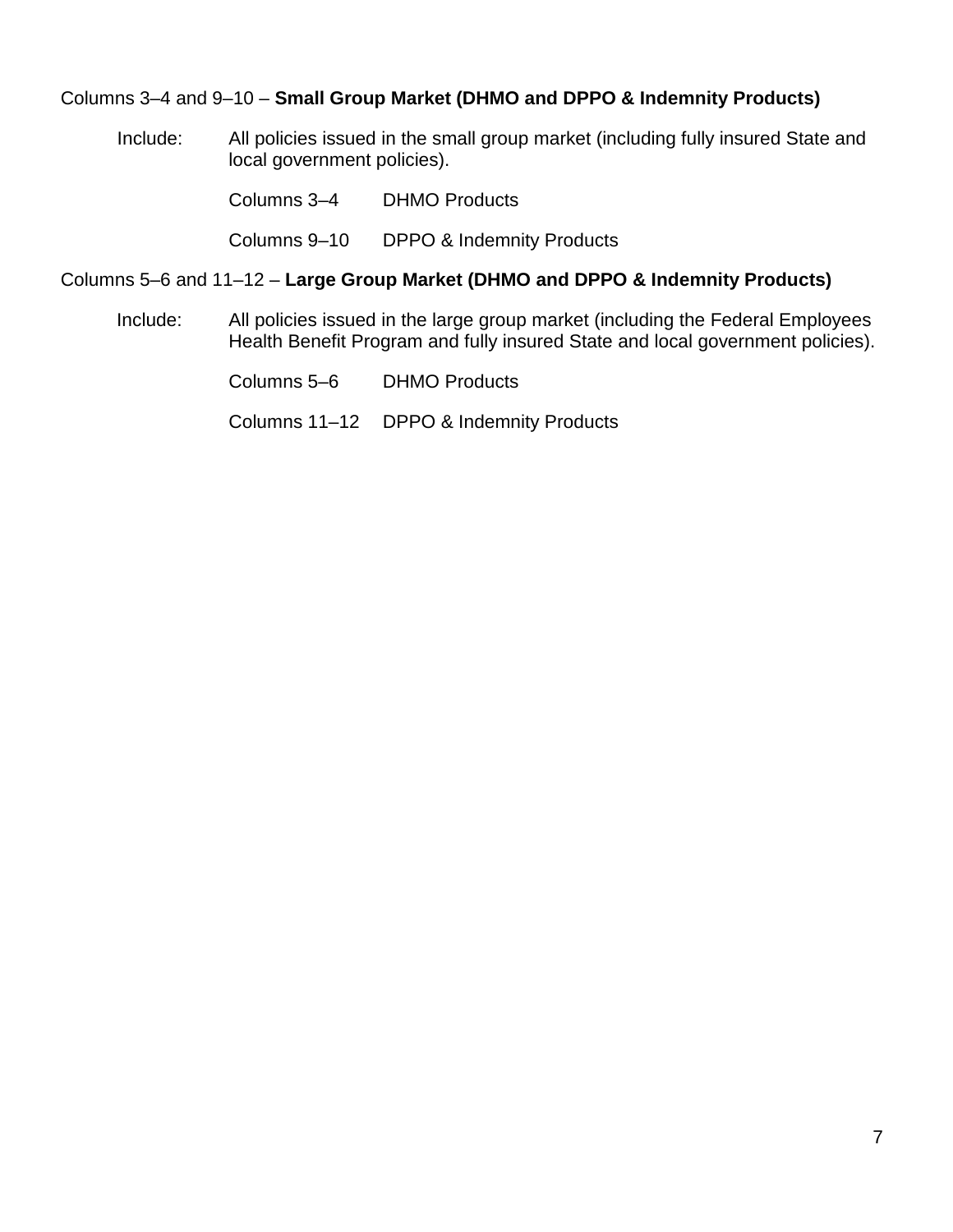# **Instructions for MLR Annual Reporting Form – Cover Page**

Line 1 – MLR Reporting Year

Enter MLR reporting year.

Line 2 – Health Plan ID

DMHC's health plan enters licensed health plan identification No. CDI's Health insurer enters NAIC No.

Line 3 – Legal Name

Enter health plan or health insurer legal name.

Line 4 – Doing Business As (DBA)

Enter health plan or health insurer dba, if any.

Line 5 – Federal Tax-Exempt Status?

Please enter Yes or No.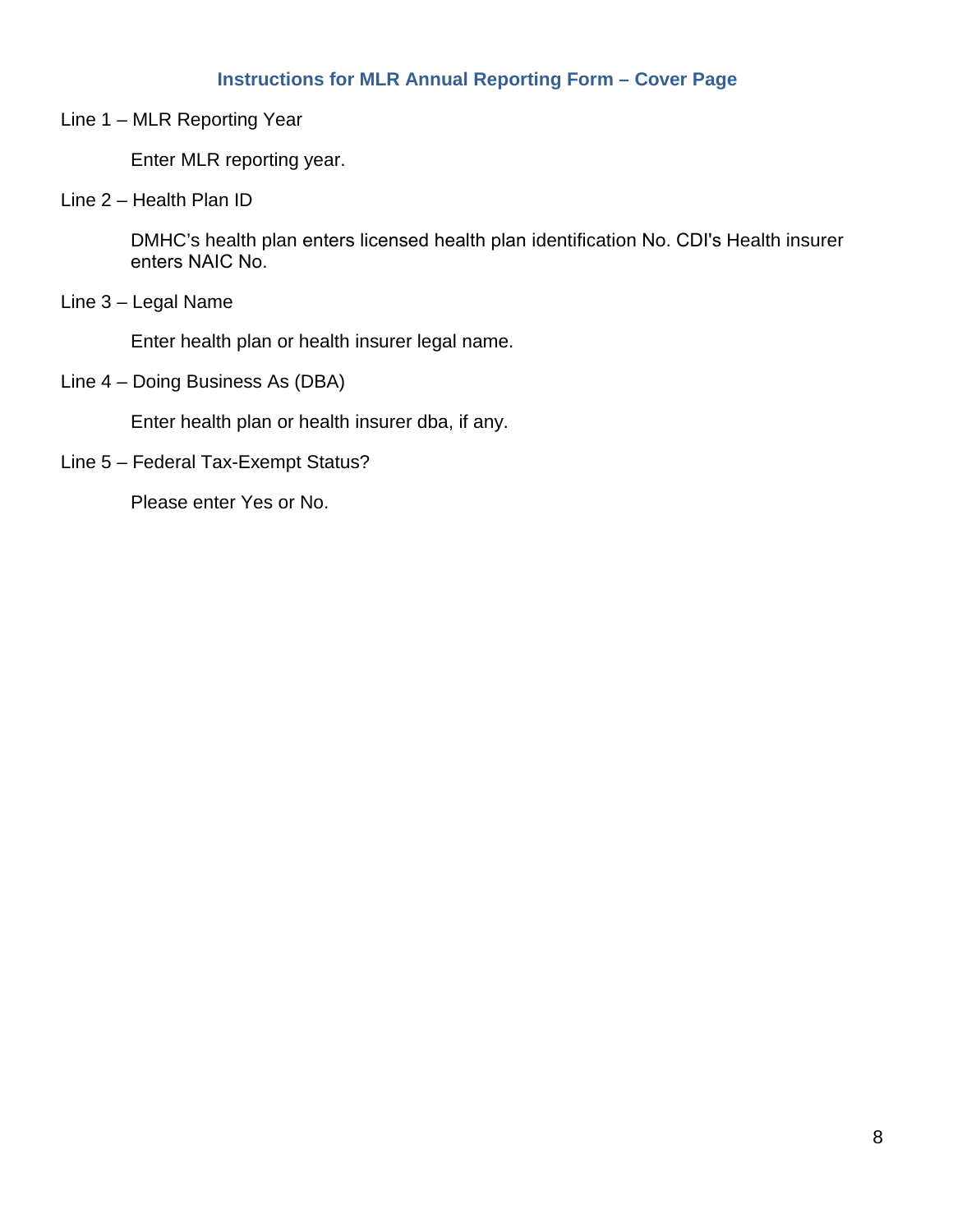### **Instructions for MLR Annual Reporting Form − Part 1 (Summary of Data)**

These MLR Form Filing Instructions only apply to the MLR reporting year and its reporting requirements.

In addition to the instructions below, the General Reporting Instructions and Column Definitions at the beginning of these Filing Instructions apply. The General Reporting Instructions and Column Definitions include instructions regarding reporting of individual business through an association, and an employer business through a group trust or MEWA.

Please note that the MLR Form and Filing Instructions implement the requirements of Health and Safety Code section 1367.004 and Insurance Code section [10112.26](https://10112.26) and are not identical to the definitions or instructions for the DMHC Financial Reporting Forms.

# **Section 1 – Premium:**

Line 1.1 – Total direct premium earned.

Part 2, Lines 1.1 + 1.2 – 1.3 – 1.4.

# **Section 2 – Claims:**

Line 2.1 – Total incurred claims.

Part 2, Line 2.11.

# **Section 3 – Federal and State Taxes and Licensing or Regulatory Fees:**

- Line 3.1 Federal taxes and assessments incurred by the reporting health plan or health insurer during the MLR reporting year.
	- 3.1a Federal income taxes deductible from premiums in MLR calculations.

Include: Federal income taxes attributed to the MLR reporting year allocated to the respective lines of business reported.

Exclude: Federal income taxes on investment income and capital gains.

- 3.1b Other Federal taxes (other than income tax) and assessments deductible from premium.
	- Include: Federal taxes and assessments (other than income taxes) allocated to the respective lines of business.

Exclude: Fines, penalties, and fees for examinations by any Federal departments.

Line 3.2 – State insurance, premium, and other taxes incurred by the reporting health plan or health insurer during the MLR reporting year (deductible from premium in MLR calculation).

3.2a – State income, excise, business, and other taxes, allocated to the respective lines of  $\overline{9}$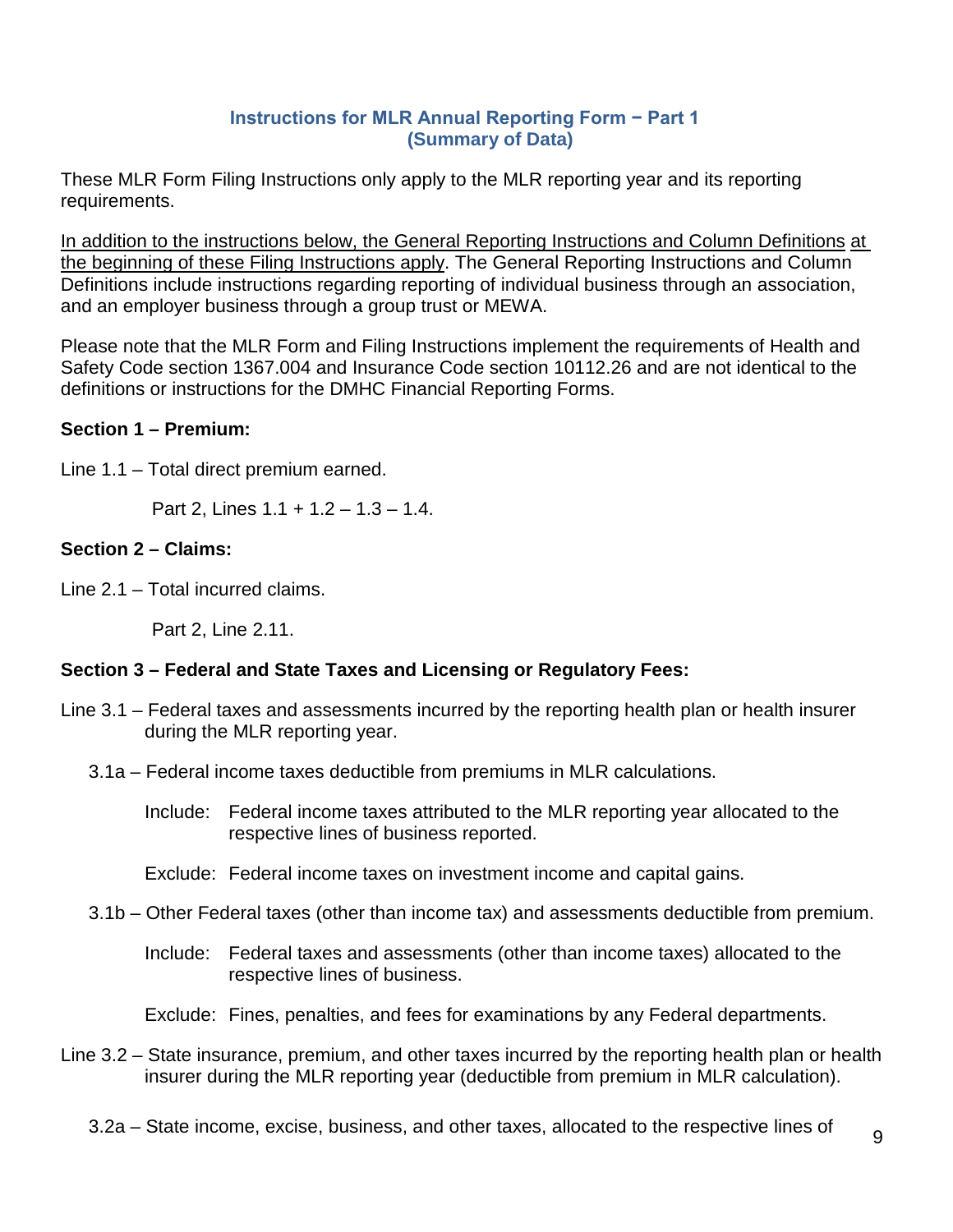business reported, that may be excluded from earned premium.

Include:

- claims) paid to the State directly, or premium subsidies that are designed to • Any industry wide (or subset) assessments (other than surcharges on specific cover the costs of providing indigent care or other access to health care throughout the State.
- Guaranty fund assessments.
- • Assessments of State industrial boards or other boards for operating expenses or for benefits to sick employed persons in connection with disability benefit laws or similar taxes levied by the State.
- State income, excise, and business taxes other than premium taxes.

Exclude: Fines, penalties, and fees for examinations by any State departments.

3.2b – State premium taxes.

- 3.2c Community benefit expenditures deductible from premium in MLR calculations. Federal tax-exempt health plans or health insurers may report a value for 3.2b *and* 3.2c. Community benefit expenditures are limited to the highest of either:
	- Three percent of earned premium; or
	- The highest health insurance coverage premium tax rate in the State for which the report is being submitted, multiplied by the health plan's or health insurer's earned premium in the applicable State market.

Non-Federal tax-exempt health plans or health insurers may report a value for 3.2b *or*  3.2c, but not both. Health plans or health insurers *may not* report zero (\$0) community benefit expenditures in lieu of negative State premium taxes. Community benefit expenditures are limited to:

• The highest health insurance coverage premium tax rate in the State for which the report is being submitted, multiplied by the health plan's or health insurer's earned premium in the applicable State market.

 plan or health insurer must report the applicable highest State health premium tax rate in If a health plan or health insurer uses the highest premium tax rate in the State, the health Part 5, Line 1.

**Note:** Health plans or health insurers must indicate their Federal tax-exempt status in the header of the Cover Page. 10

Include: State premium taxes or State taxes based on policy related to the respective lines of business.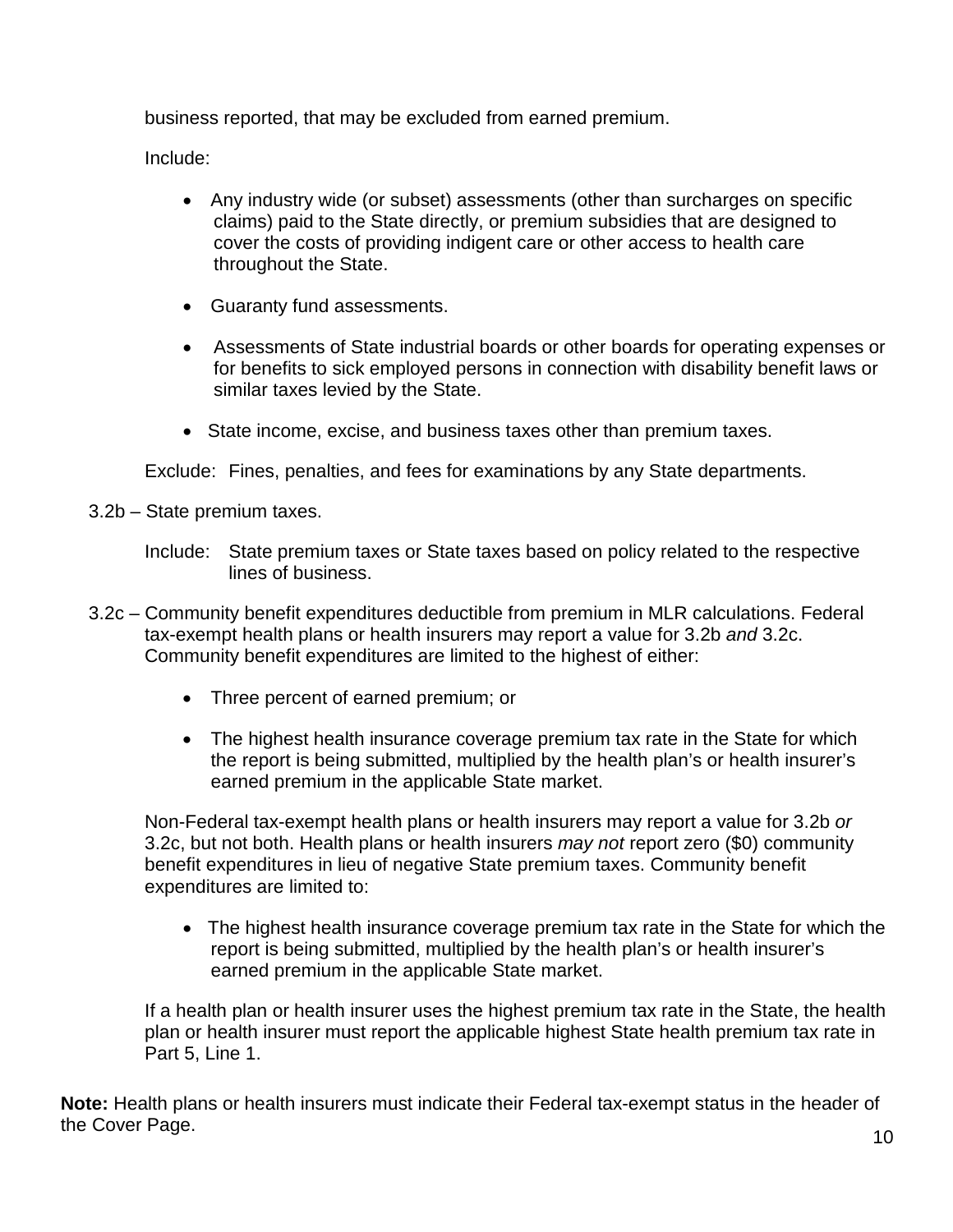\*\*Community benefit expenditures are for activities or programs that seek to achieve the relief of government burden. This includes activities that: objectives of improving access to oral health care services, enhancing public health, and

- Are available broadly to the public and serve low-income consumers;
- Reduce geographic, financial, or cultural barriers to accessing oral health care services, and if ceased to exist would result in access problems (e.g., longer wait times or increased travel distances);
- Address Federal, State, or local public health priorities, such as advancing oral health care knowledge through education or research that benefits the public;
- Leverage or enhance public health department activities; or
- Otherwise would become the responsibility of government or another tax-exempt organization.
- Line 3.3 Regulatory authority licenses and fees incurred by the reporting health plan or health insurer during the MLR reporting year.
	- Include: Statutory assessments to defray operating expenses of any State or Federal regulatory authority, and examination fees in lieu of premium taxes as specified by State law.
	- authority other than as specifically included in Line 3.3. Exclude: Fines, penalties, and fees for examinations by any State or Federal regulatory
- Line 3.4 Total Federal and State taxes and fees to be excluded from premium.

12/31 Column Federal tax-exempt health plans or health insurers: Part 1, Lines 3.1a + 3.1b + 3.2a + 3.2b + 3.2c + 3.3. Non-Federal tax-exempt health plans or health insurers: Part 1, Lines  $3.1a + 3.1b + 3.2a +$  (the higher of  $3.2b$  or  $3.2c$ ) +  $3.3$ . 03/31 Column Federal tax-exempt health plans or health insurers: Part 1, Lines 3.1a + 3.1b + 3.2a + 3.2b + 3.2c + 3.3. Non-Federal tax-exempt health plans or health insurers:

Part 1, Lines  $3.1a + 3.1b + 3.2a +$  (the higher of  $3.2b$  or  $3.2c$ ) +  $3.3$ .

 the higher of the two. Only the negative amount may be used in the equation. Note: If Line 3.2b is negative and Line 3.2c is zero or blank (or vice versa), zero may not be used as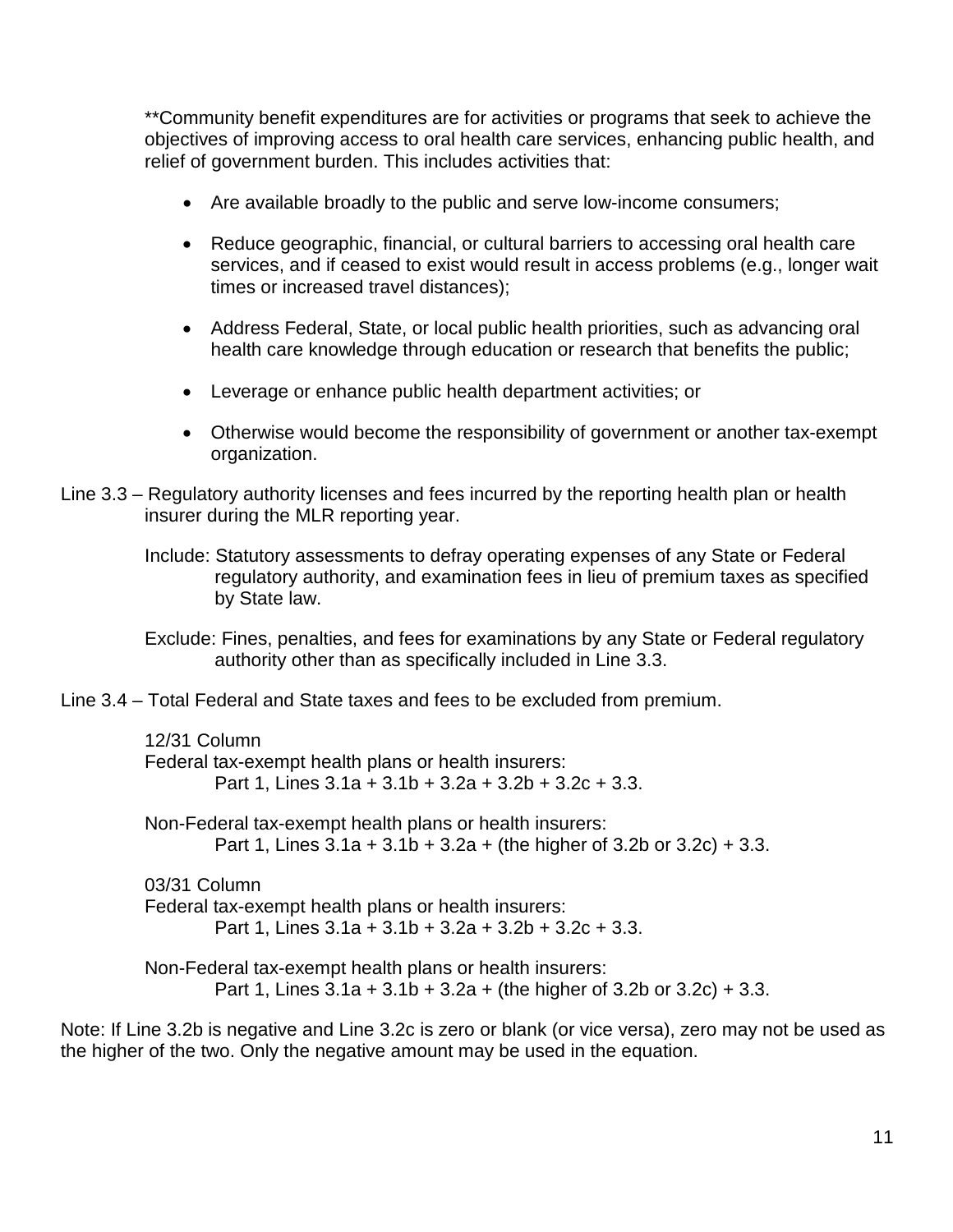# **Section 4 – Non-Claims Costs**

Line 4.1 – Direct sale salaries and benefits.

- Include: Compensation (including but not limited to salary and benefits) to employees engaged in soliciting and generating sales to policyholders for the health plan or health insurer.
- Line 4.2 Agents and brokers fees and commissions.

All expenses incurred by the health plan or health insurer payable to a licensed agent, broker, or producer who is not an employee of the health plan or health insurer in relation to the sale and solicitation of policies for the health plan or health insurer.

- Line 4.3 Other taxes.
	- 4.3a Taxes and assessments not excluded from premium.

Include:

- Taxes and assessments not deducted from Premium in Section 3.
- State sales taxes if the health plan or health insurer does not exercise the option of including such taxes with the cost of goods sold and services purchased.
- 4.3b Fines and penalties of regulatory authorities, and fees for examinations by any State or Federal departments other than those included in Line 3.3 above.
- Line 4.4 Other general and administrative expenses.

Include: Expenses for quality improvement type activities, if applicable.

- Cost containment expenses.
- Include: Expenses that serve to actually reduce the number of health services provided or the cost of such services.

This category can include costs only if they result in reduced costs or services such as:

- Pre-service utilization review.
- Detection and prevention of payment for fraudulent requests for reimbursement.
- Expenses for internal and external appeals.
- Network access fees to preferred provider organizations and other network-based health plans and allocated internal salaries and related costs associated with network development and/or provider contracting.
- All other claims adjustment expenses.<br>
12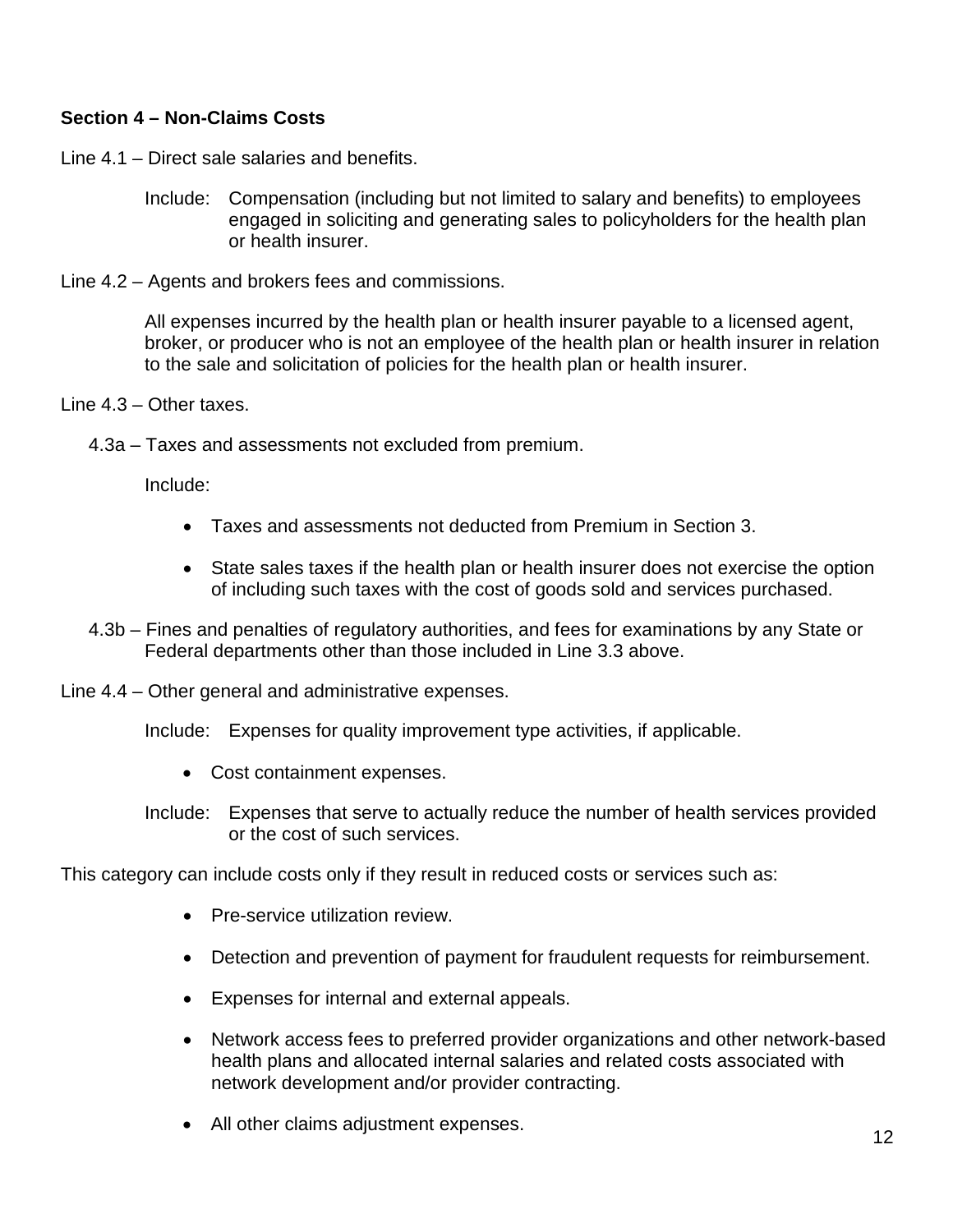Include: Any expenses for administrative services that do not constitute adjustments to premium revenue, reimbursement for dental clinical services to enrollees, or expenditures on quality improvement activities or cost containment expenses.

This category can include the following costs:

- Estimating the amount of losses and disbursing loss payments.
- Maintaining records, general clerical and secretarial costs, supplies, and postage.
- Office maintenance, occupancy costs, utilities, and computer maintenance.
- Supervisory and executive duties.

Include: General and Administrative Expenses not reported in Sections 1, 2, or 3 above.

These expenses may include:

- Salaries.
- Outsource services.
- EDP equipment or other equipment.
- Reimbursement by uninsured plans and fiscal intermediaries.
- • Community benefit expenditures in excess of what was already reported in Part 1, Line 3.2c.
- Other additional expenses not included in another category such as rent, legal fees and expenses, dental examination expenses, inspection reports, professional consulting fees, travel, advertising, utilities, etc.

Exclude:

- Any elements already reported on Lines 4.1, 4.2, 4.3.
- Rating agencies and other similar organizations.

#### Line 4.5 – Total non-claims costs.

12/31 Column Part 1, Lines 4.1 + 4.2 + 4.3 + 4.4. 03/31 Column Part 1, Lines 4.1 + 4.2 + 4.3 + 4.4.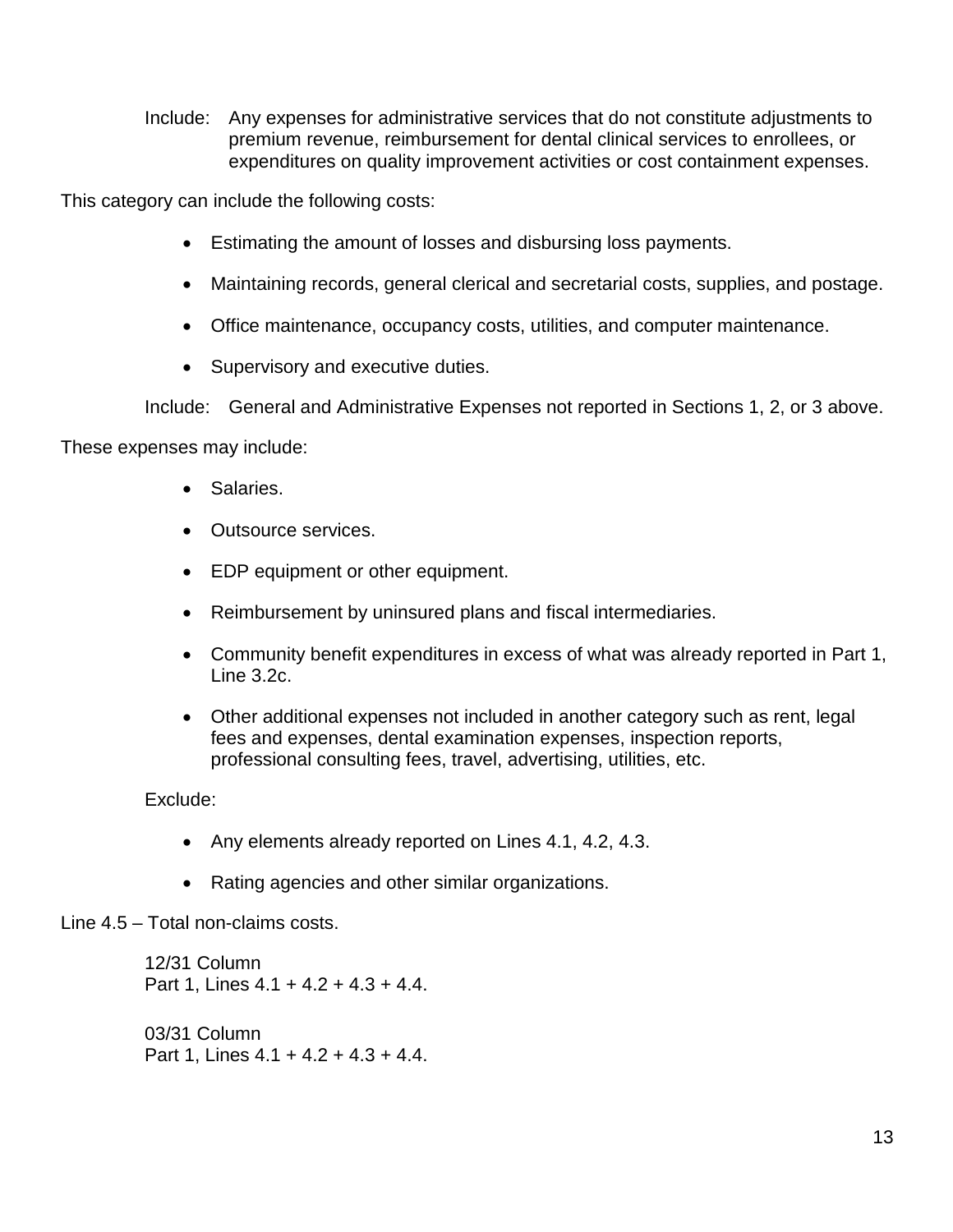### **Section 5 – Other indicators or information**

Line 5.1 – Number of covered lives.

This is the total number of lives insured, including dependents, under individual policies and under group certificates as of the last day of the reporting year. Reasonable approximations are allowed when exact information is not available to the health plan or health insurer.

### Line 5.2 – Member months.

The total number of lives, including dependents, insured on a pre-specified day of each month of the reporting period. Reasonable approximations are allowed when exact information is not available to the health plan or health insurer.

Line 5.3 – Number of life-years.

Part 1, Line 5.2 / 12.

#### **Section 6 – Net investment income and other gain/loss**

Enter the Grand Total as of 12/31 for ALL markets in Columns 1–12.

#### **Section 7 – Other Federal income taxes**

Enter the Grand Total as of 12/31 for ALL markets in Columns 1–12.

Include: Federal income taxes on investment income and capital gains.

Exclude: Taxes entered on Part 1, Lines 3.1a and 3.1b.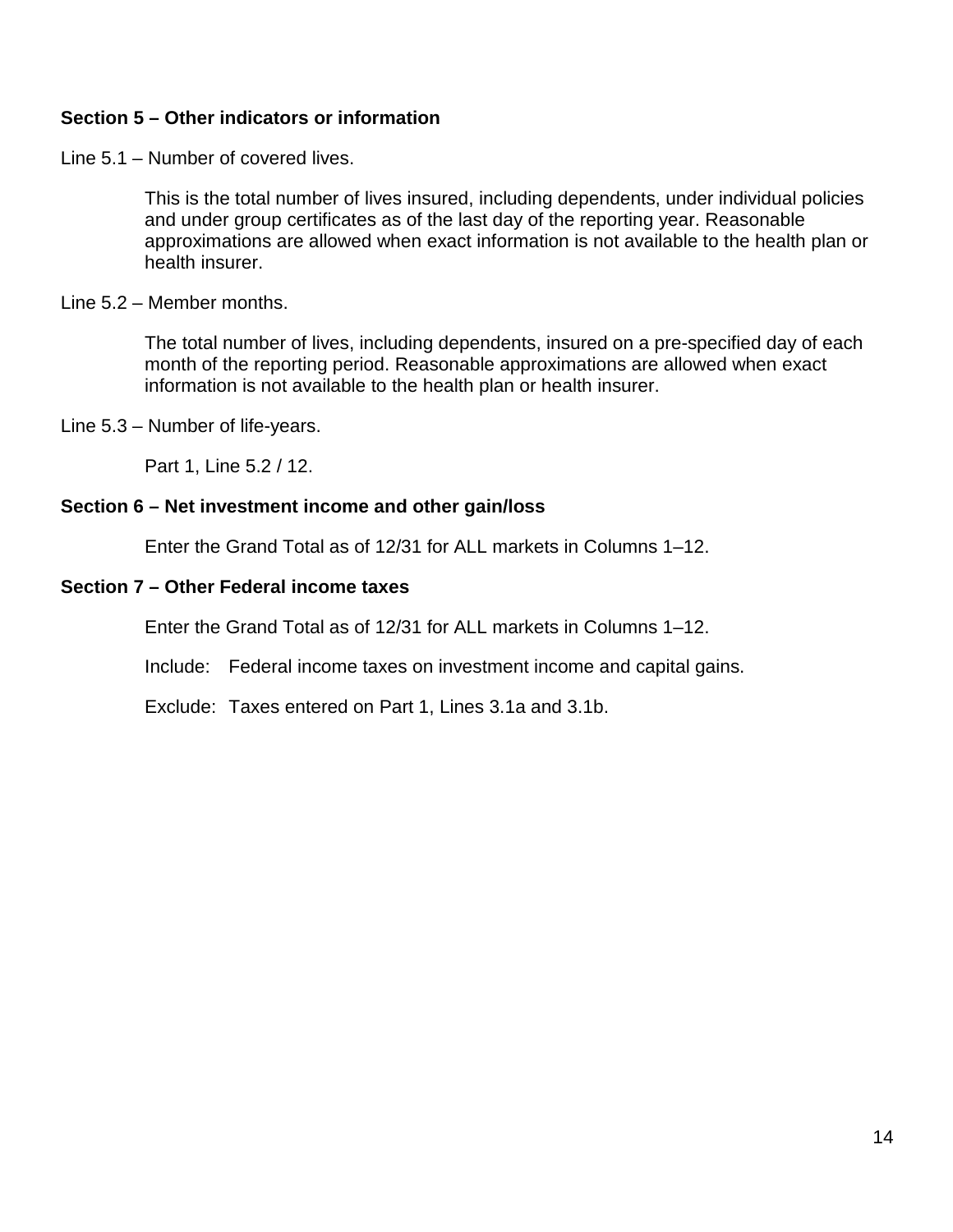### **Instructions for MLR Annual Reporting Form − Part 2 (Premium and Claims)**

These MLR Form Filing Instructions only apply to the MLR reporting year and its reporting requirements.

In addition to the instructions below, the General Reporting Instructions and Column Definitions at the beginning of these Filing Instructions apply. The General Reporting Instructions and Column Definitions include instructions regarding reporting of individual business through an association, and an employer business through a group trust or MEWA.

Please note that the MLR Form and Filing Instructions implement the requirements of Health and Safety Code section 1367.004 and Insurance Code section [10112.26](https://10112.26) and are not identical to the definitions or instructions for the DMHC Financial Reporting Forms.

# **Section 1 – Health Premiums Earned**

Earned premium means all monies paid by a policyholder or subscriber as a condition of receiving dental coverage from the health plan or health insurer, including any fees or other contributions associated with the health plan or health insurer and reported on a direct basis.

Line 1.1 – Direct premium written.

- 12/31 Column Report amount as of 12/31 of the MLR reporting year, as reported to the regulatory authority of the health plan or health insurer for the MLR reporting year.
- 03/31 Column (premium for coverage in MLR reporting year only) Report premium collected from 1/01 of the MLR reporting year through 3/31 of the year following the and unpaid) premium for coverage in the MLR reporting year only as of 3/31 of the MLR reporting year for coverage in the MLR reporting year only, plus uncollected (due year following the MLR reporting year. Premium should reflect retroactive eligibility adjustments related to coverage in the MLR reporting year. However, the health plan or health insurer may choose to report amounts on the same basis as in the 12/31 Columns.
- Line 1.2 Unearned premium (year preceding the MLR reporting year).
	- 12/31 Column Report reserves established to account for the portion of the premium paid prior to the MLR reporting year that was intended to provide dental service coverage during the MLR reporting year. Report reserves as of 12/31 of the year preceding the MLR reporting year, as reported to the regulatory authority of the health plan or health insurer for the year preceding the MLR reporting year.
	- 03/31 Column (premium for dental service coverage in the MLR reporting year only) Report immediately preceding MLR reporting year. Report amounts as of 12/31 of the year premium for dental service coverage in the MLR reporting year only, collected in the preceding the MLR reporting year. However, if the health plan or health insurer chose to report direct written premium in Line 1.1 on the same basis as in the 12/31 Column, the health plan or health insurer should report unearned premium reserves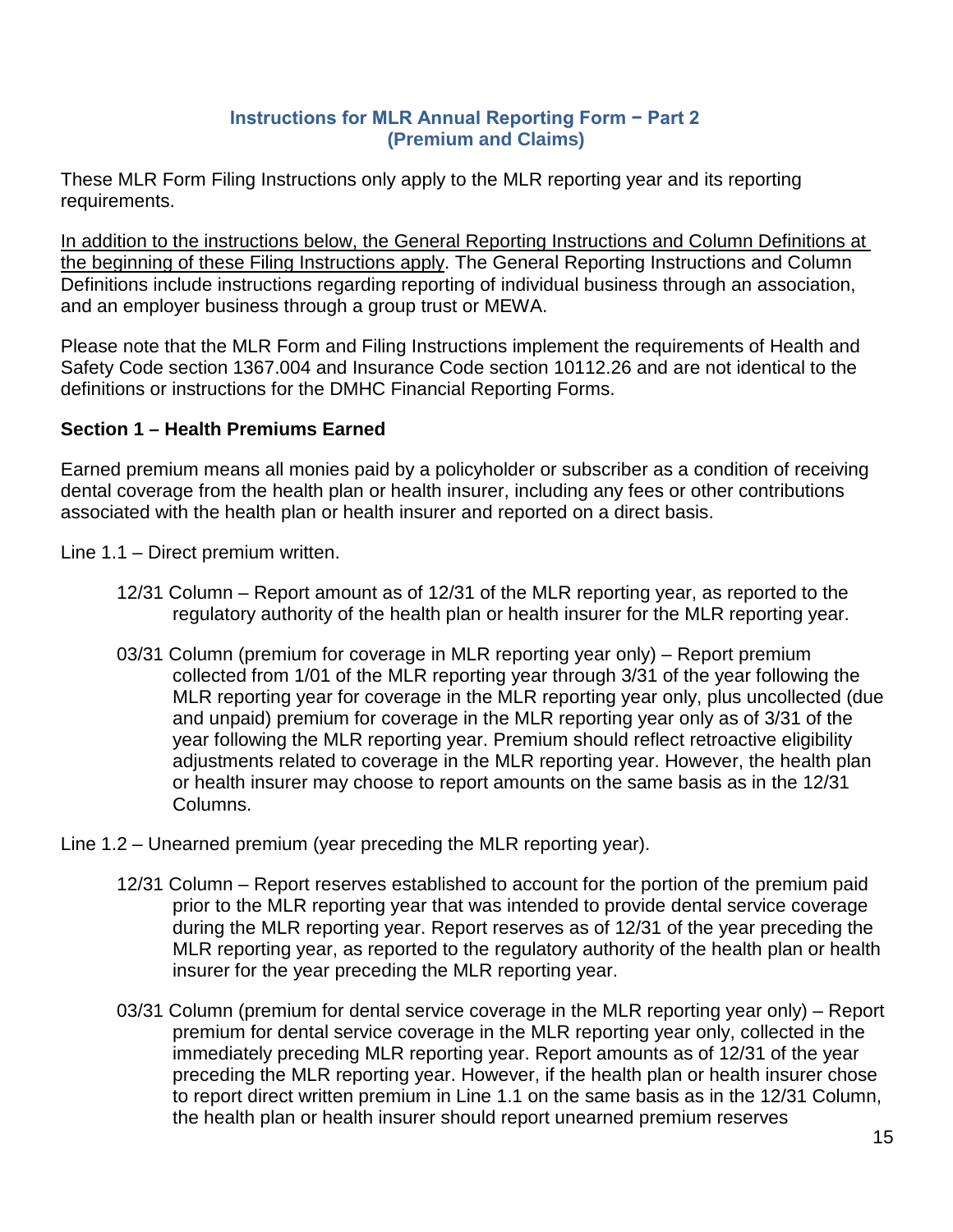consistently with how it reports direct written premium.

Line 1.3 – Unearned premium (MLR reporting year).

- 12/31 Column Report reserves established to account for the portion of the premium paid in the following MLR reporting year. Report the reserves as of 12/31 of the MLR reporting the MLR reporting year that was intended to provide dental service coverage during year, as reported to the regulatory authority of the health plan or health insurer for the MLR reporting year.
- 03/31 Column Report zero (note that if collected and due and unpaid premium is reported unearned premium for dental service coverage in years subsequent to the MLR reporting year). However, if the health plan or health insurer chose to report direct correctly in Line 1.1 above, Line 1.1 should not include amounts that would constitute written premium in Line 1.1 on the same basis as in the 12/31 Column, the health plan or health insurer should report unearned premium reserves consistently with how it reports direct written premium.

Line 1.4 – Premium write-offs.

Include:

- • Agents' or premium balances determined to be uncollectible and written off as losses.
- • Recoveries made during the MLR reporting year on balances previously written off.
- Actual write-offs.

Exclude: Reserves for bad debt or statutory non-admitted amounts.

# **Section 2** – **Claims**

under capitation contracts with dental providers, whose services are covered by the contract for Amounts reported in Section 2 must include direct claims paid to or received by providers, including dental clinical services or supplies covered by the policy contract. Non-physician dental clinical providers must be licensed, accredited, or certified to perform dental clinical oral health care services, consistent with State law, and engaged in the delivery of dental services coverage to enrollees.

Incurred claims must include the current year's unpaid claims reserves, including claims reported in the process of adjustment, percentage withholds from payments made to contracted providers, claims that are recoverable for anticipated coordination of benefits (COB), and claim recoveries received as a result of subrogation.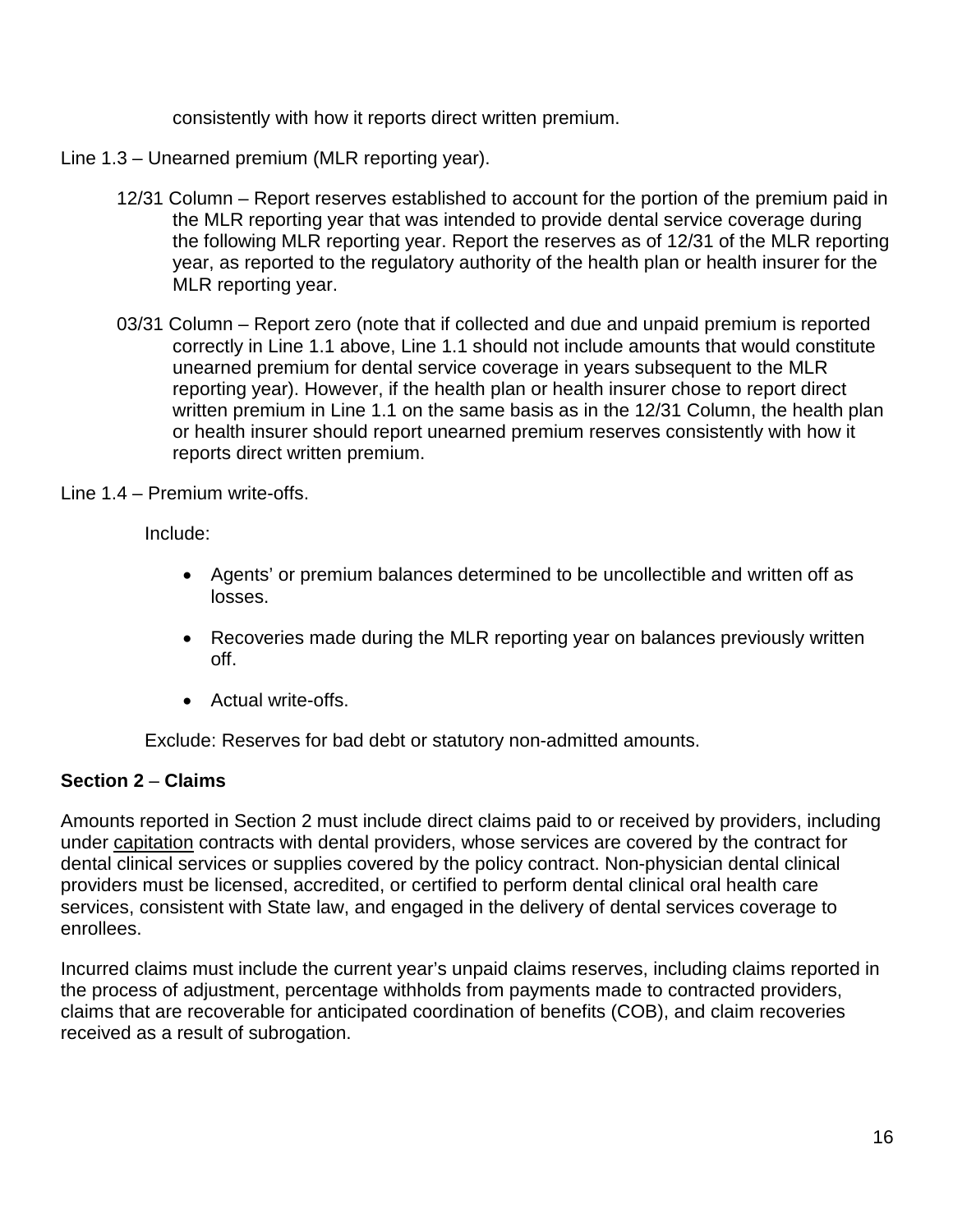#### Reimbursement for dental clinical services to enrollees is also referred to as incurred claims.

Include:

- Capitation payments.
- Incurred claims must include claims incurred but not reported based on past experience, and modified to reflect current conditions such as changes in exposure, claim frequency or severity.
- Incurred claims must include changes in other claims-related reserves.
- Incurred claims must include incurred experience rating refunds.
- Report payments net of risk share amount collected or paid.
- Any overpayment that has not yet been recovered should be included in paid claims.

Exclude:

- Amounts paid to third party vendors for secondary network savings.
- management or any other health plan function. • Amounts paid to third party vendors for network development, administrative fees and profit, claims processing, and concurrent or post-service utilization
- administrative services that do not represent compensation or reimbursement for • Amounts paid, including amounts paid to a provider, for professional or covered dental services provided to an enrollee.
- Incentive and bonus payments made to providers (to be reported in Line 2.9).

Deduct:

• Any overpayment that has already been received and will be received from providers should not be reported as a paid claim.

Line 2.1 – Claims paid.

- 2.1a 12/31 Column Claims paid during the MLR reporting year regardless of incurred date.
- 2.1b 03/31 Column Claims incurred only during the MLR reporting year, paid from 1/01 of the MLR reporting year through 3/31 of the following year.

Line 2.2 – Direct claim liability (MLR reporting year).

 2.2a – 12/31 Column – Liability as of 12/31 of MLR reporting year for all claims regardless of incurred date.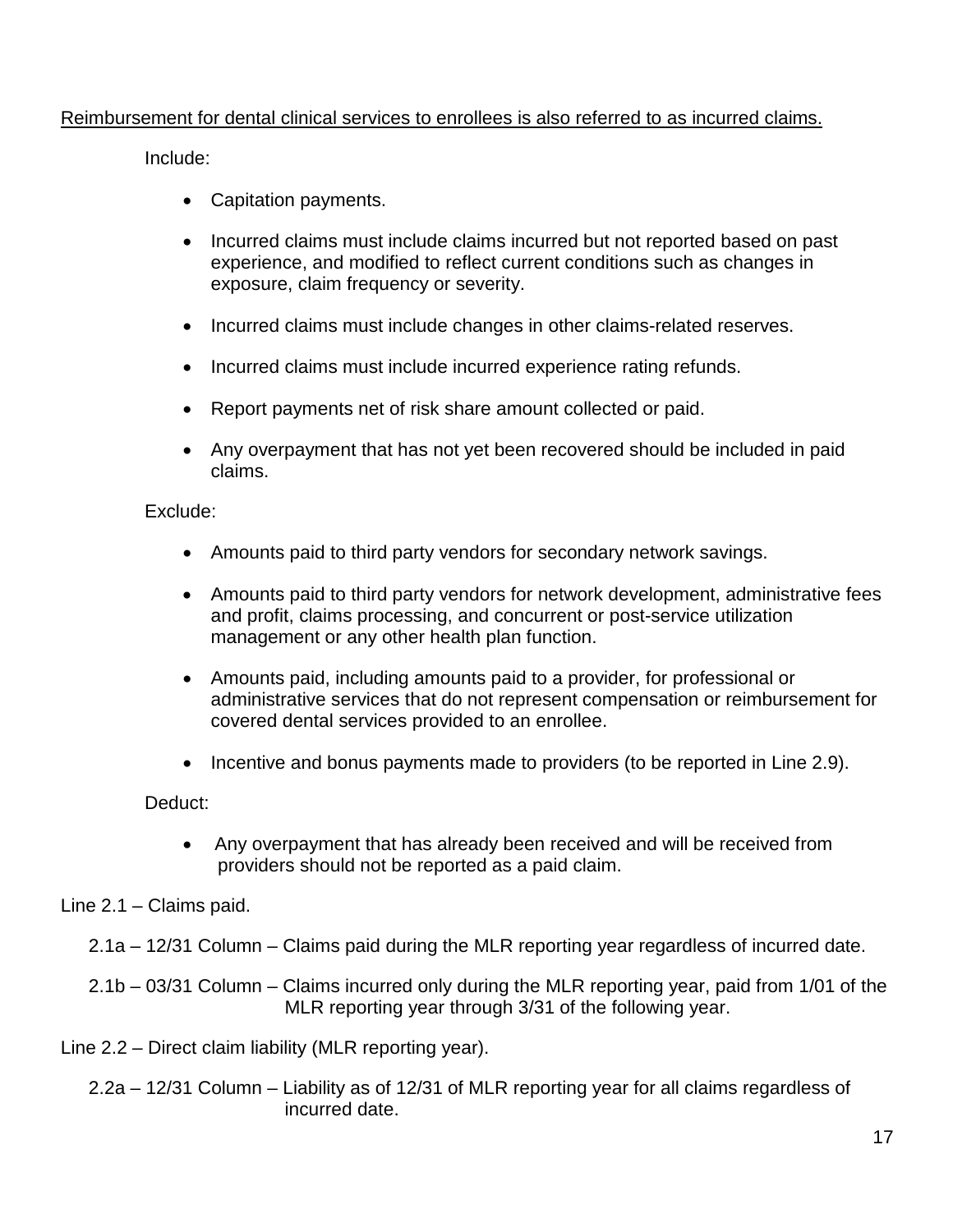2.2b – 03/31 Column – Liability based on claims incurred only during the MLR reporting year, and unpaid as of 3/31 of the following year.

Include:

- Unpaid claims, including claims reported in the process of adjustment, percentage withholds from payments made to contracted providers, recoverable for anticipated coordination of benefits (COB) and subrogation (including third party liability).
- Incurred but not reported Report claims incurred only during the MLR reporting year and not reported by 3/31 of the following year. Except where inapplicable, the reserve included in these lines should be based on past experience, modified to reflect current conditions, such as changes in exposure.

Line 2.3 – Direct claim liability prior year (year preceding the MLR reporting year).

 12/31 Column – Liability as of 12/31 of the year preceding the MLR reporting year as reported to the regulatory authority of the health plan and health insurer for the year preceding the MLR reporting year.

Line 2.4 – Direct claim reserves (MLR reporting year).

- 2.4a 12/31 Column Reserves as of 12/31 of MLR reporting year for all claims regardless of incurred date.
- 2.4b 03/31 Column Reserves based on experience incurred only in the MLR reporting year, calculated as of 3/31 of the following year.

In addition, include claim reserves associated with claims incurred during the MLR reporting year. Report reserves related to dental services for present value of amounts not yet due on claims.

Line 2.5 – Direct claim reserves prior year (year preceding the MLR reporting year).

 12/31 Column – Reserves as of 12/31 of the year preceding the MLR reporting year, as reported to the regulatory authority of the health plan or health insurer for the year preceding the MLR reporting year.

Line 2.6 – Experience rating refunds (rate credits) paid or received.

 2.6a – 12/31 Column – Report all refunds paid or received through 12/31 of the MLR Reporting year.

- 2.6b 03/31 Column Report refunds associated only with claims incurred during the MLR reporting year, paid or received through 3/31 of the following year.
	- the MLR reporting year. Experience rating refund is the return of a portion of Include: Experience rating refunds and State premium refunds paid or received during premium pursuant to a retrospectively rated funding arrangement when the  $18$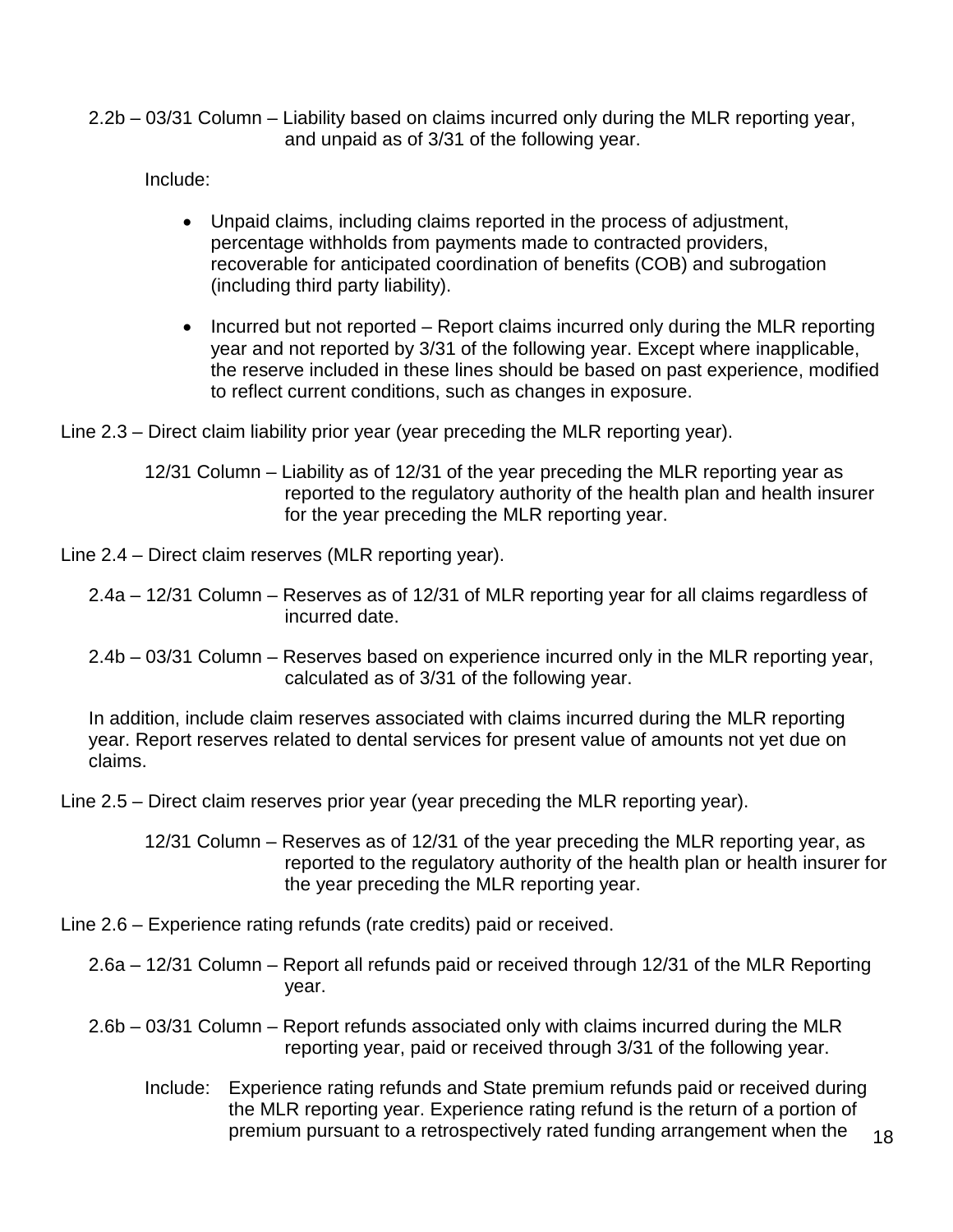sum of incurred losses, retention, and margin are less than earned premium.

Line 2.7 – Reserves for experience rating refunds (MLR reporting year).

- 2.7a 12/31 Column All refunds unpaid as of 12/31 of the MLR reporting year.
- 2.7b 03/31 Column Refunds associated only with claims incurred during the MLR reporting year, not paid or received as of 3/31 of the following year
	- Include: Reserves for experience rating refunds, plus reserves for State premium refunds.
	- Deduct: Amounts receivable under retrospectively rated funding arrangements.
- Line 2.8 Reserves for experience rating refunds (year preceding the MLR reporting year).

 12/31 Column – As of 12/31 of the year preceding the MLR reporting year. See instructions for Line 2.7.

- Line 2.9 Incurred dental incentive pools and bonuses.
	- 12/31 Column Based on all payments through 12/31 of the MLR reporting year.
	- 03/31 Column Based on amounts incurred only during the MLR reporting year and paid through 3/31 of the following year.
	- Include: Arrangements with providers and other risk sharing arrangements whereby the reporting entity agrees to either share savings or make incentive payments to providers.
	- 2.9a Paid dental incentive pools and bonuses for the MLR reporting year.
	- 2.9b Accrued dental incentive pools and bonuses for the MLR reporting year.
		- bonus pool payments that are estimated to be owed but not yet paid for the Exclude: Amounts recorded on Line 2.9a, include only the amount of dental incentive and MLR reporting year.
	- 2.9c Accrued dental incentive pools and bonuses for the year preceding the MLR reporting year.
- Line 2.10 Contingent benefit and lawsuit reserves for claims incurred in the MLR reporting year.
	- 12/31 Column Reserves as of 12/31 of the MLR reporting year. If not separately reported in annual financial filings to the DMHC, the health plan or health insurer does not need to separately report this element in this Column.
	- 03/31 Column Reserves related to claims incurred during the MLR reporting year and unpaid as of 3/31 of the following year.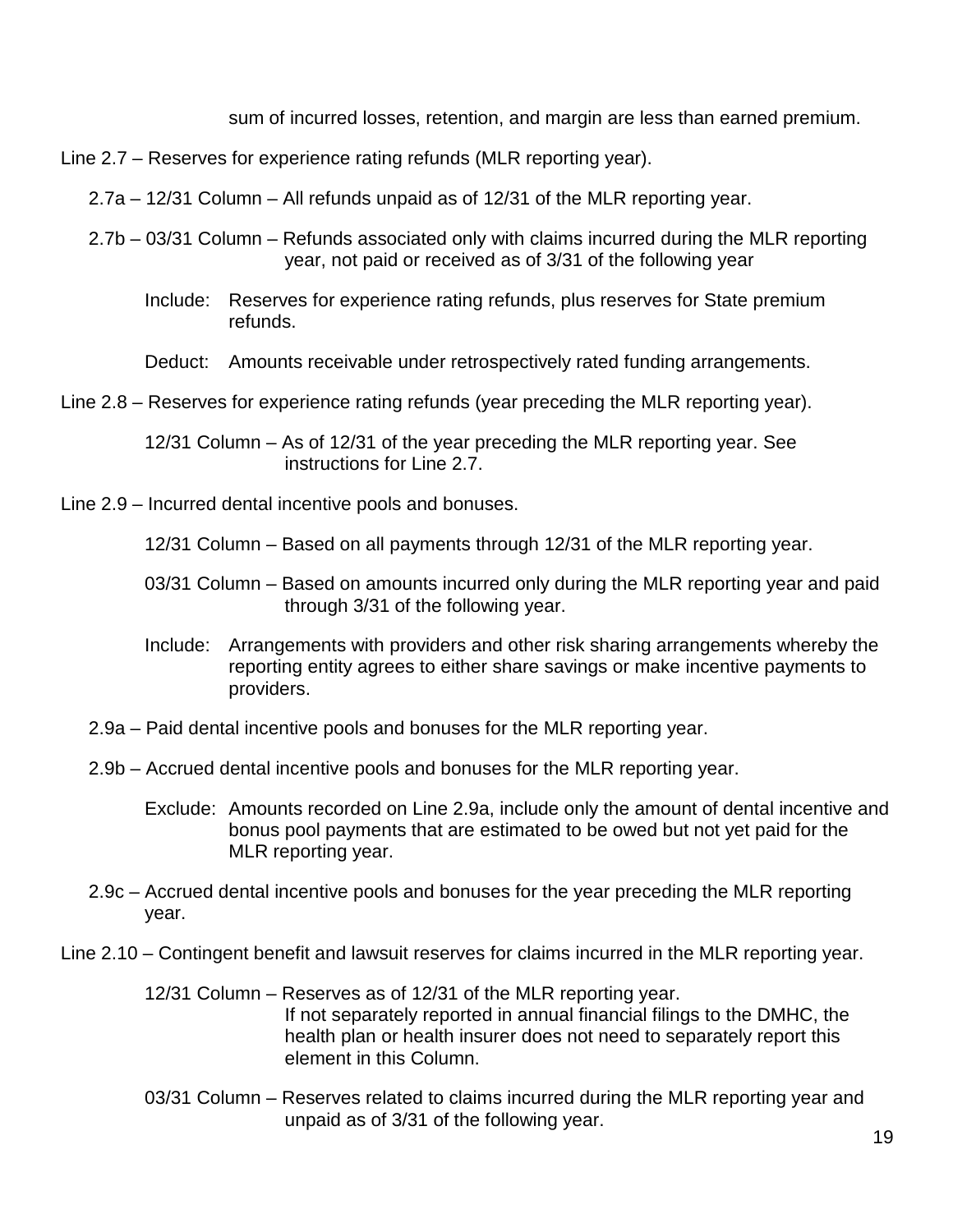The health plan or health insurer must separately report this data element in the 3/31 Column as provided in 45 CFR Part 158 and as noted in the General Instructions.

- Include: The claims-related portion of reserves for contingent benefits and lawsuits.
- Exclude: Reserves related to costs associated with claims lawsuits within Line 2.10; e.g. legal fees, court costs, pain and suffering damages, punitive damages, etc.

Line 2.11 Total incurred claims.

 12/31 Column: Part 2 Lines 2.1a + 2.2a – 2.3 + 2.4a – 2.5 + 2.6a + 2.7a – 2.8 + 2.9a  $+ 2.9b - 2.9c + 2.10.$ 

03/31 Column: Part 2 Lines 2.1b + 2.2b + 2.4b + 2.6b + 2.7b + 2.9a + 2.9b + 2.10.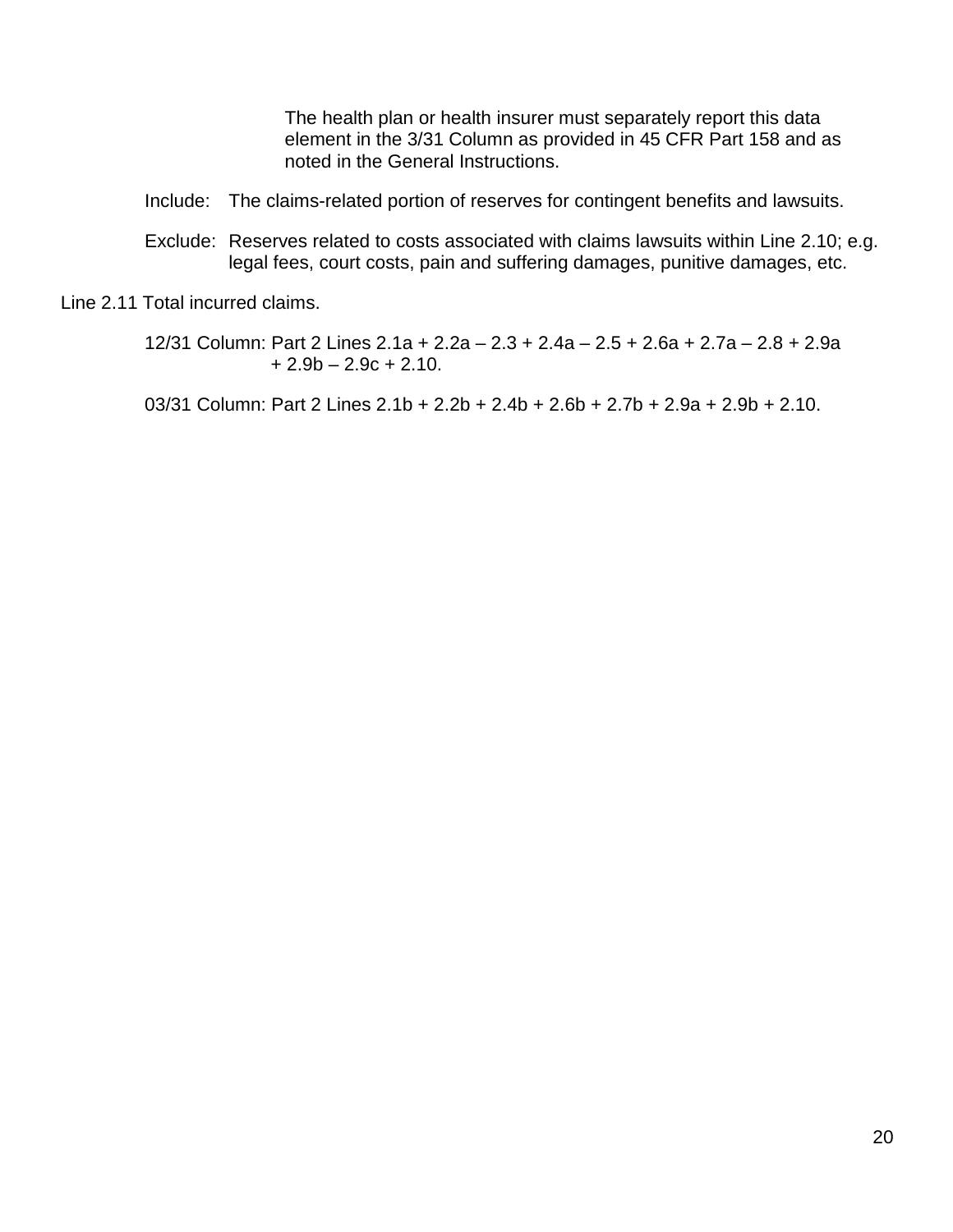# **Instructions for MLR Annual Reporting Form − Part 3 (Expense Allocation Methodology)**

These MLR Form Filing Instructions only apply to the MLR reporting year and its reporting requirements.

### Description of Methods to Allocate Expenses

 dental health insurance market (e.g., individual, small group, large group and by product type, each as defined in the Column Definitions at the beginning of these Filing Instructions). Describe the methods used to allocate expenses, as reported on the MLR Form, including incurred claims, Federal and State taxes and licensing or regulatory fees, and other non-claims costs, to each

A detailed description of each expense element must be provided, including how each specific expense meets the criteria for the type of expense in which it is categorized, as well as the method by which it was aggregated. (See instructions within Parts 1 and 2 for descriptions of the various expense elements.)

# Acceptable Bases for Allocation of Expenses

 generally accepted accounting method that is expected to yield the most accurate results. If this is more accurate result will be gained from its allocation of expenses, including pertinent factors or Allocation of each type of expense among dental service insurance markets should be based on a not feasible, the health plan or health insurer should provide an explanation as to why it believes a ratios, such as studies of employee activities, salary ratios or similar analysis.

Many entities operate within a group where personnel and facilities are shared. Shared expenses, including expenses under the terms of a management or administrative services contract, must be apportioned pro rata to the entities incurring the expense.

 results and may result from special studies of employee activities, salary ratios, premium ratios or Any basis adopted to apportion expenses must be that which is expected to yield the most accurate similar analyses. Expenses that relate to a specific entity or sub-set of entities, such as personnel costs associated with the adjusting and paying of claims, must be borne solely by that specific entity or subset of entities and must not be apportioned to other entities within a group.

# Line References

- Line 1 Incurred Claims (as reported on Part 2, Lines 2.1 through 2.10).
- Line 2 Federal and State Taxes and Licensing or Regulatory Fees (as reported on Part 1, Section 3).
	- Line 2a Federal taxes and assessments (as reported on Part 1, Lines 3.1a and 3.1b).
	- Line 2b State insurance, premium, and other taxes (as reported on Part 1, Lines 3.2a and 3.2b).
	- Line 2c Community benefit expenditures (as reported on Part 1, Line 3.2c).
	- Line 2d Regulatory authority licenses and fees (as reported on Part 1, Line 3.3).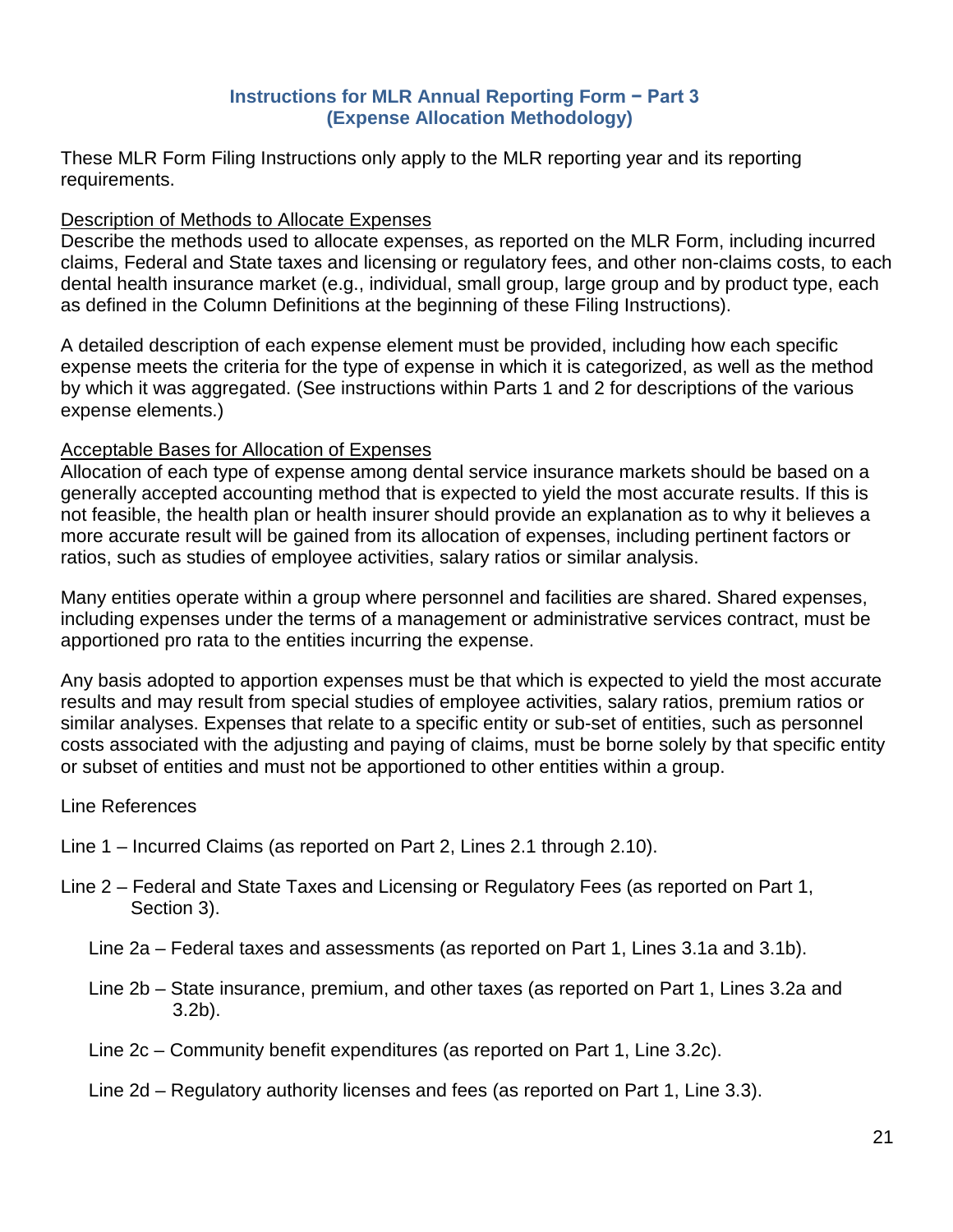# Line 3 – Non-Claims Costs (as reported on Part 1, Section 4)

- Line 3a Direct sales salaries and benefits (as reported on Part 1, Line 4.1).
- Line 3b Agents and brokers fees and commissions (as reported on Part 1, Line 4.2).
- Line 3c Other taxes (as reported on Part 1, Lines 4.3a and 4.3b).
- Line 3d Other general and administrative expenses (as reported on Part 1, Line 4.4).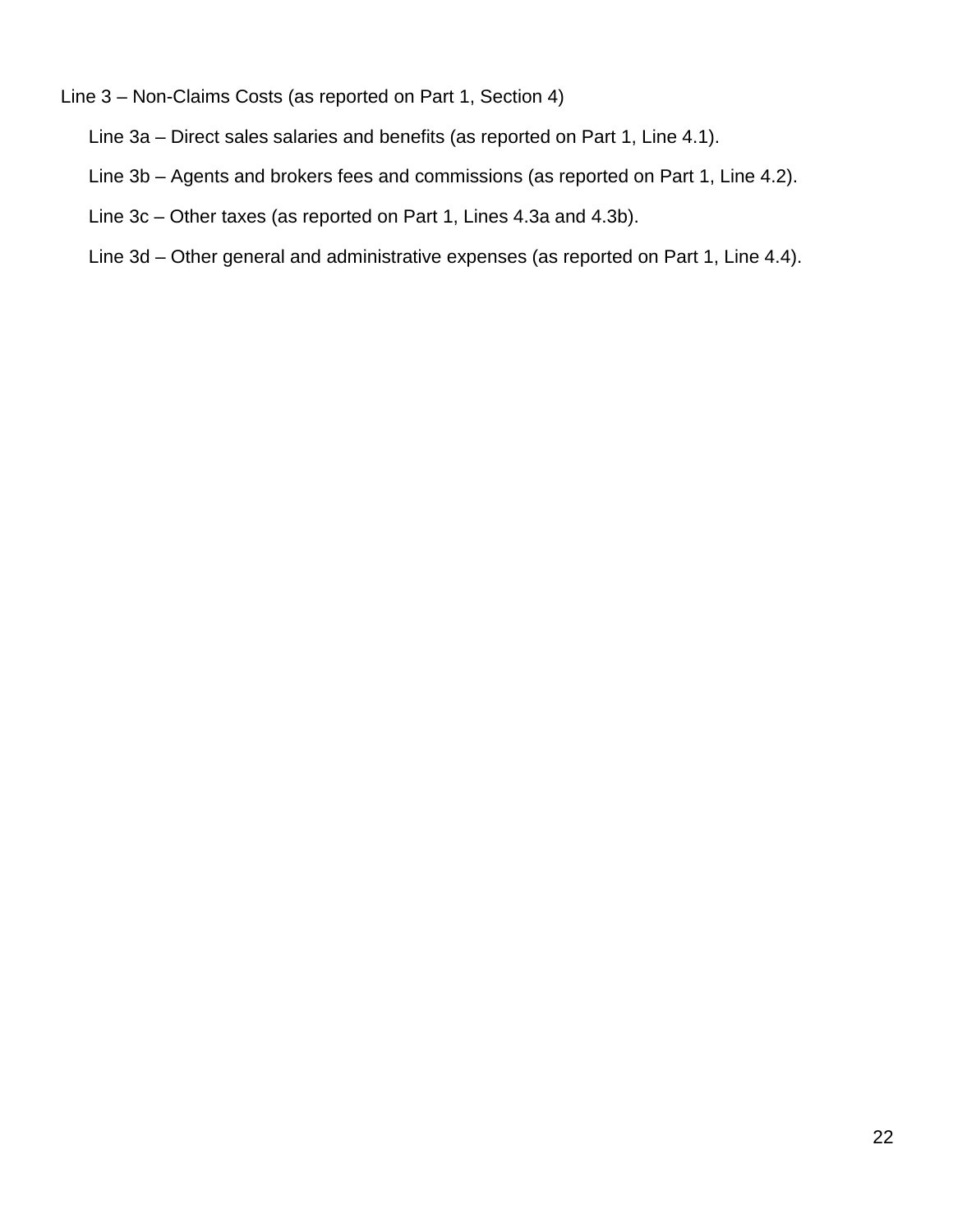#### **Instructions for MLR Annual Reporting Form − Part 4 (MLR Calculation)**

These MLR Form Filing Instructions only apply to the MLR reporting year and its reporting requirements.

No data needs to be entered in any of the cells shaded grey or pink.

# **COLUMN DEFINITIONS – PART 4**

Columns 1, 5, 9, 13, 17, 21 – **PY2** 

 year. Report corrected amounts if reported in error in prior MLR Form submissions. All elements Report the information for the MLR reporting year that is two (2) years prior to the MLR reporting should be reported in accordance with the applicable reporting year's instructions. Exception: Part 4, Line 1.1 should be reported as originally submitted.

Columns 2, 6, 10, 14, 18, 22 – **PY1** 

 year. Report corrected amounts if reported in error in prior MLR Form submissions. All elements Report the information for the MLR reporting year that is one (1) year prior to the MLR reporting should be reported in accordance with the applicable reporting year's instructions. Exception: Part 4, Line 1.1 should be reported as originally submitted.

Columns 3, 7, 11, 15, 19, 23 – **CY** 

Report the information for the MLR reporting year.

Columns 4, 8, 12, 16, 20, 24 – **Total** 

The Total Column is used to calculate the numerator and denominator of the MLR calculation.

Column Groupings:

 For the definitions for each of the following markets, see the Column Definitions at the beginning of these Filing Instructions.

 Columns 21–24 – DPPO & Indemnity Products Large Group Market Columns 1–4 – DHMO Products Individual Market Columns 5–8 – DHMO Products Small Group Market Columns 9–12 – DHMO Products Large Group Market Columns 13–16 – DPPO & Indemnity Products Individual Market Columns 17–20 – DPPO & Indemnity Products Small Group Market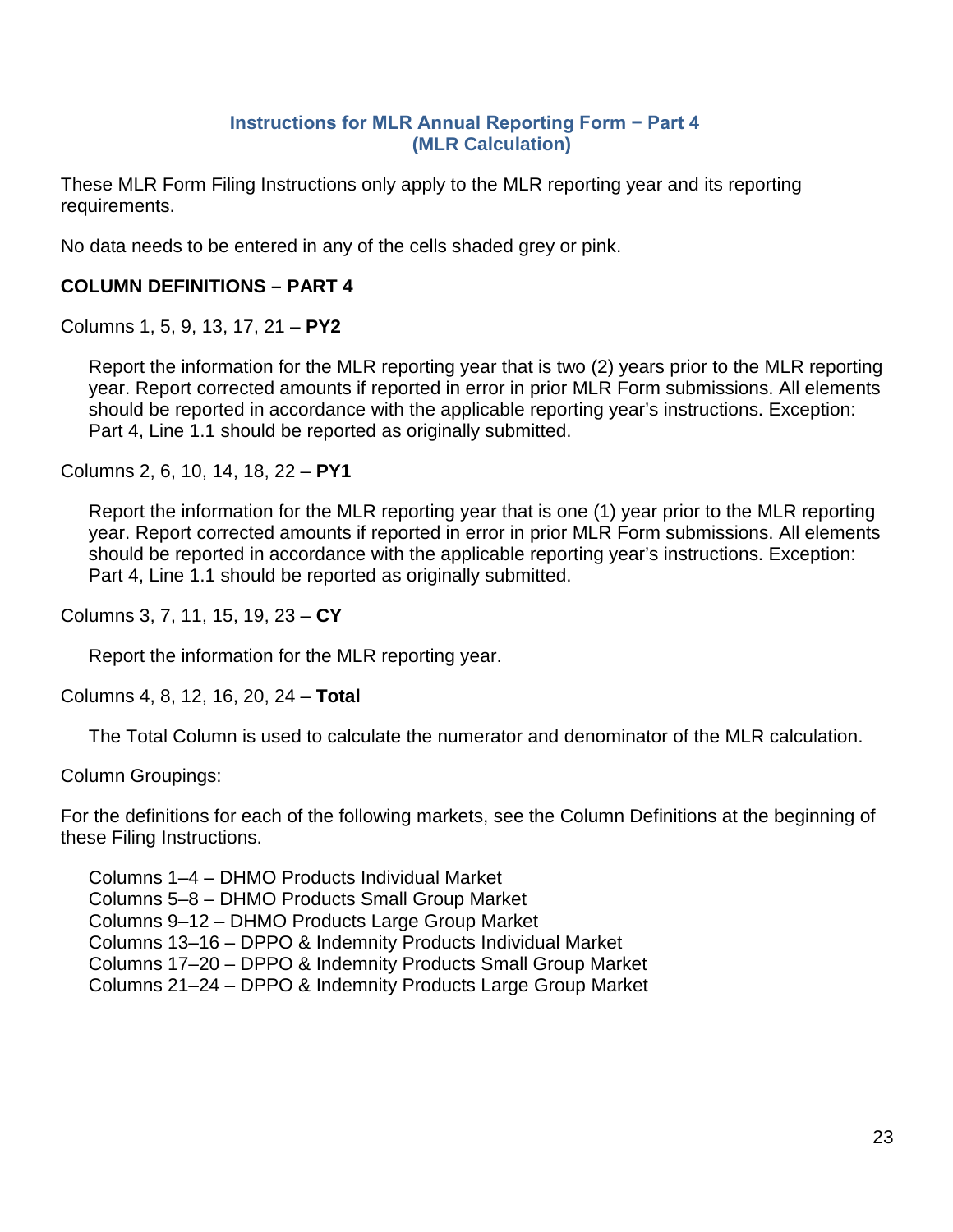#### **Section 1 – Medical Loss Ratio Numerator**

Line 1.1 – Adjusted incurred claims as reported on the MLR Form for prior year(s):

 PY2 Column – Report the information for the MLR reporting year that is two (2) years prior to the MLR reporting year, Part 1, Line 2.1, Columns 3/31.

For example: If the MLR reporting year is 2016, two (2) years prior to the MLR reporting year is 2014.

 PY1 Column – Report the information for the MLR reporting year that is one (1) year prior to the MLR reporting year, Part 1, Lines 2.1, Columns 3/31.

For example: If the MLR reporting year is 2016, one (1) year prior to the MLR reporting year is 2015.

Line 1.2 – Adjusted incurred claims as of 3/31 of the year following the MLR reporting year. Report corrected amounts if prior year's information was reported inaccurately.

 PY2 Column – Enter the amount of adjusted incurred claims reported on Part 1, Line 2.1, Columns 3/31 of the MLR Form two (2) years prior to the MLR reporting year, restated as of 3/31 of the year following the MLR reporting year.

 For example, for reporting year 2016, enter 2014 adjusted incurred claims restated as of applicable elements of adjusted incurred claims, including reserves, in accordance with the Filing 3/31/2017. This is also known as claims incurred in 12 months and paid in 39 months. Restate all Instructions from two (2) years prior to the MLR reporting year.

 PY1 Column – Enter the amount of adjusted incurred claims reported on Part 1, Line 2.1, year following the MLR reporting year. This is also known as claims incurred in 12 months and Columns 3/31 of the MLR Form for the preceding MLR reporting year, restated as of 3/31 of the paid in 27 months. Restate all applicable elements of adjusted incurred claims, including reserves, in accordance with the Filing Instructions from the year preceding the MLR reporting year.

CY Column – Part 1, Lines 2.1.

Line 1.3 – MLR numerator:

 PY2 Column – Line 1.2 PY1 Column – Line 1.2 CY Column – Line 1.2 Total Column – Line 1.2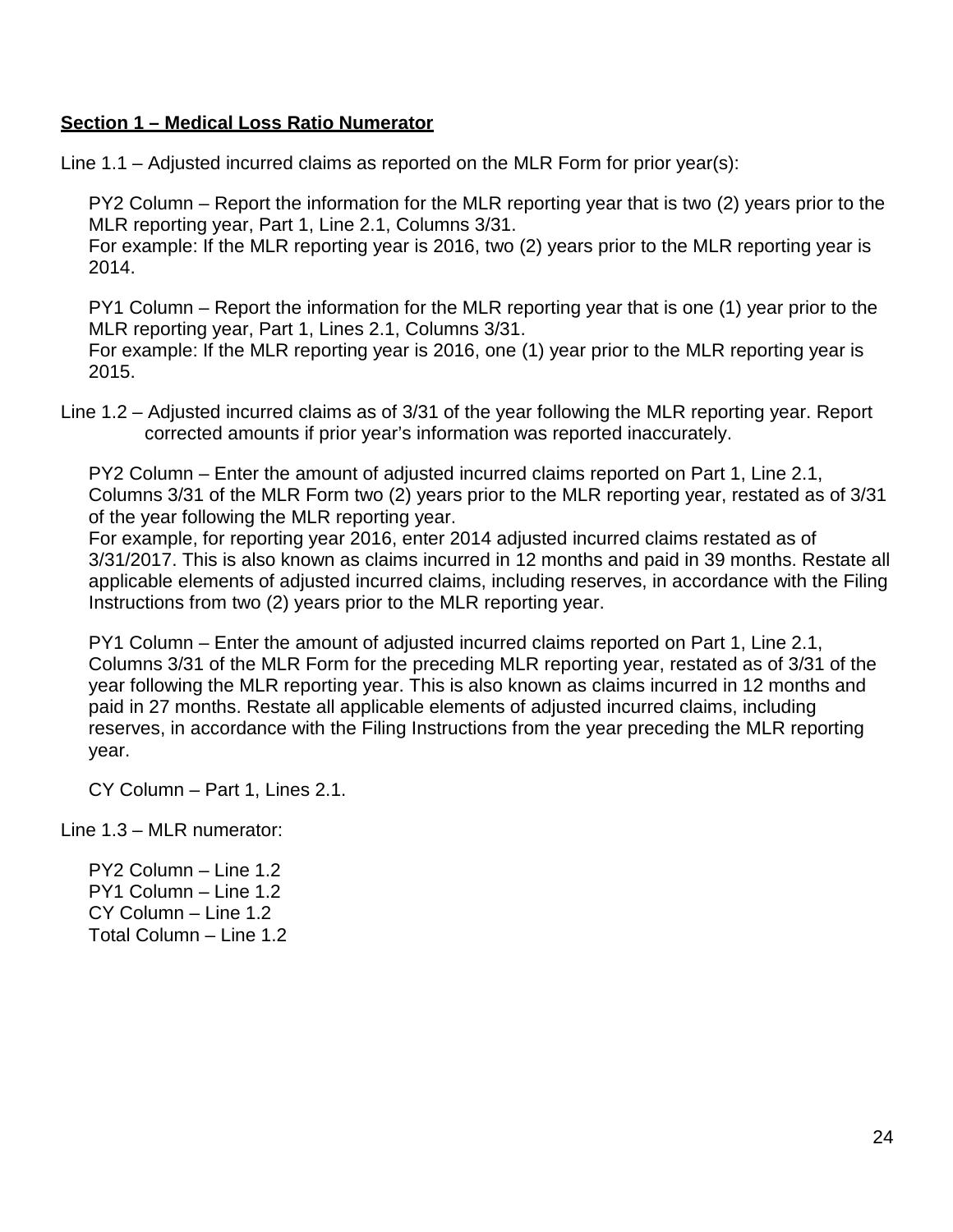#### **Section 2 - Medical Loss Ratio Denominator**

Line 2.1 – Premium earned:

 PY2 Column – Report the information for the MLR reporting year that is two (2) years prior to the MLR reporting year, Part 1, Line 1.1, Columns 3/31.

For example: If the MLR reporting year is 2016, two (2) years prior to the MLR reporting year is 2014.

 PY1 Column – Report the information for the MLR reporting year that is one (1) year prior to the MLR reporting year, Part 1, Line 1.1, Columns 3/31. For example: If the MLR reporting year is 2016, one (1) year prior to the MLR reporting year is 2015.

CY Column – Part 1, Line 1.1.

Line 2.2 – Federal and State taxes and licensing or regulatory fees:

 PY2 Column – Report the information for the MLR reporting year that is two (2) years prior to the MLR reporting year, Part 1, Line 3.4, Columns 3/31.

For example: If the MLR reporting year is 2016, two (2) years prior to the MLR reporting year is 2014.

 PY1 Column – Report the information for the MLR reporting year that is one (1) year prior to the MLR reporting year, Part 1, Line 3.4, Columns 3/31.

For example: If the MLR reporting year is 2016, one (1) year prior to the MLR reporting year is 2015.

CY Column – enter the result of the following calculation:

Federal tax-exempt health plan or health insurer: Part 1, Line 3.4

Non-Federal tax-exempt health plan or health insurer: Part 1, Line 3.4

Line 2.3 – MLR denominator:

Total Column – enter the result of the following calculation:

Lines 2.1 – 2.2.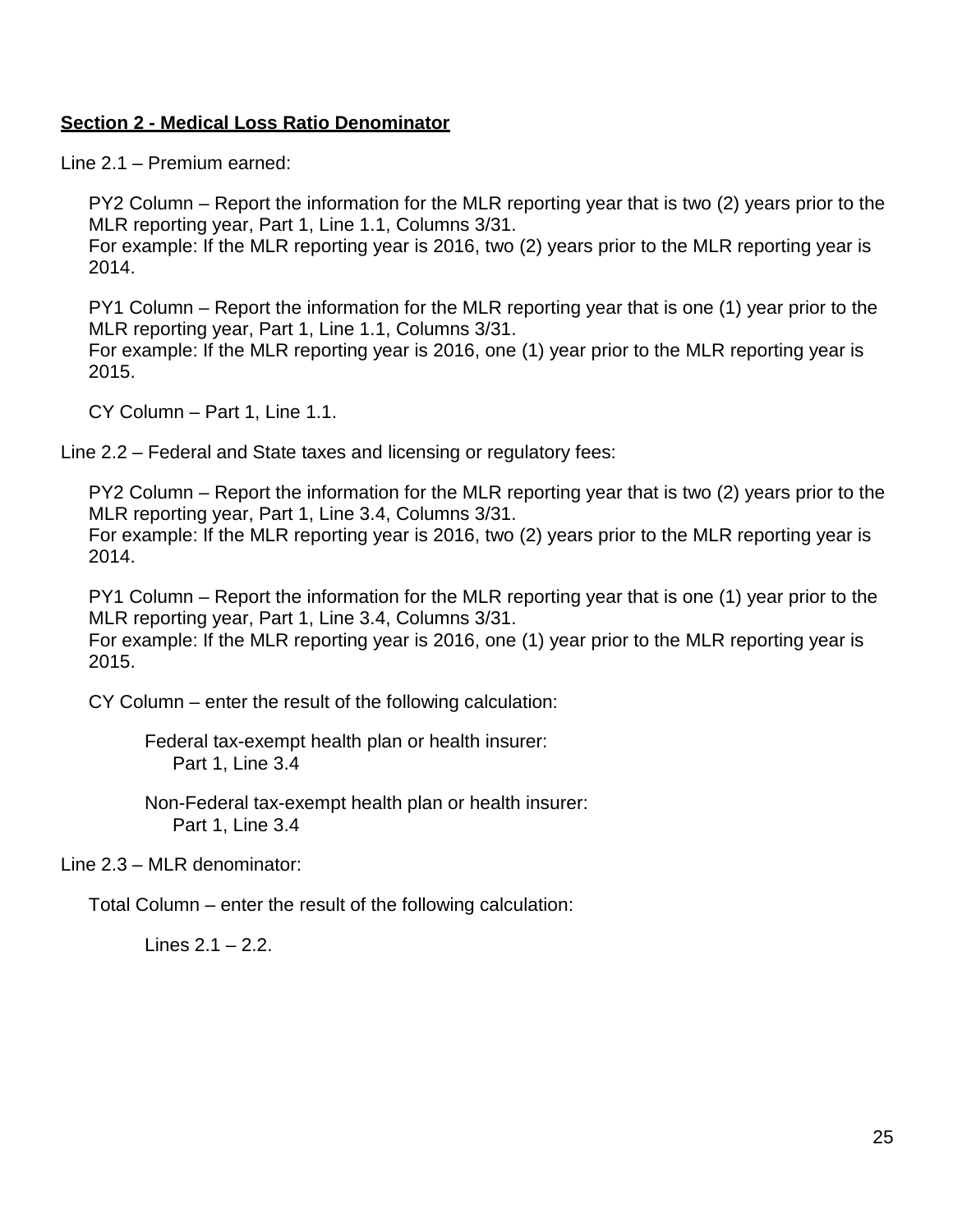# **Section 3 – Credible Experience**

Line 3.1 – Life-years:

 PY2 Column – Report the information for the MLR reporting year that is two (2) years prior to the MLR reporting year, Part 1, Line 5.3, Columns 3/31.

For example: If the MLR reporting year is 2016, two (2) years prior to the MLR reporting year is 2014.

 PY1 Column – Report the information for the MLR reporting year that is one (1) year prior to the MLR reporting year, Part 1, Line 5.3, Columns 3/31. For example: If the MLR reporting year is 2016, one (1) year prior to the MLR reporting year is

2015.

CY Column – Part 1, Line 5.3, Columns 3/31.

Non-credible experience: A health plan or health insurer with life-years of less than 1,000 as reported in Line 3.1, Total Column for the relevant market is exempted from MLR calculation requirements.

#### **Section 4 – Medical Loss Ratio Calculation**

Health plans or health insurers with less than 1,000 life-years (Line 3.1, Total Column) are exempted from MLR calculation requirements.

Line 4.1 – Medical Loss Ratio:

Total Column – Line 1. 3 / Line 2.3, Total Column.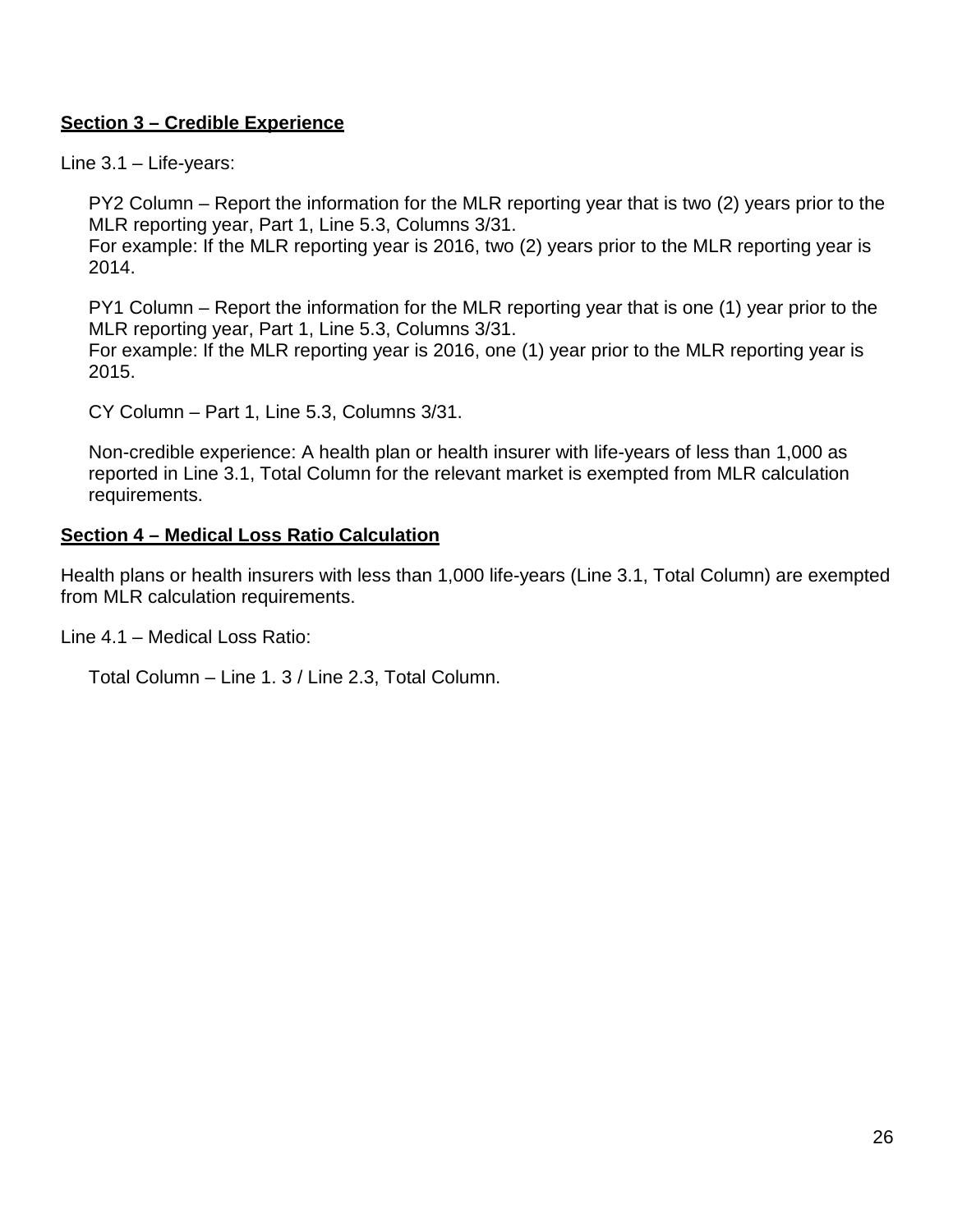#### **Instructions for MLR Annual Reporting Form – Part 5 (Additional Responses)**

These MLR Form Filing Instructions only apply to the MLR reporting year and its reporting requirements.

Line 1 – If the health plan or health insurer reported amount in Part 1, Line 3.2c, Community Benefit Expenditures, provide the state premium tax rate that was used in determining the reported amount.

Line 2 – If the health plan or health insurer included deferred experience for prior year and excluded deferred experience for current year, provide the total direct written premium and total incurred claims for the deferred experience by market.

Line 3 – If the health plan or health insurers novated any business in the MLR reporting year, and that novation was effective during the MLR reporting year, provide the name(s) of the entity(ies) to which the business was sold and the date of the sale or transfer.